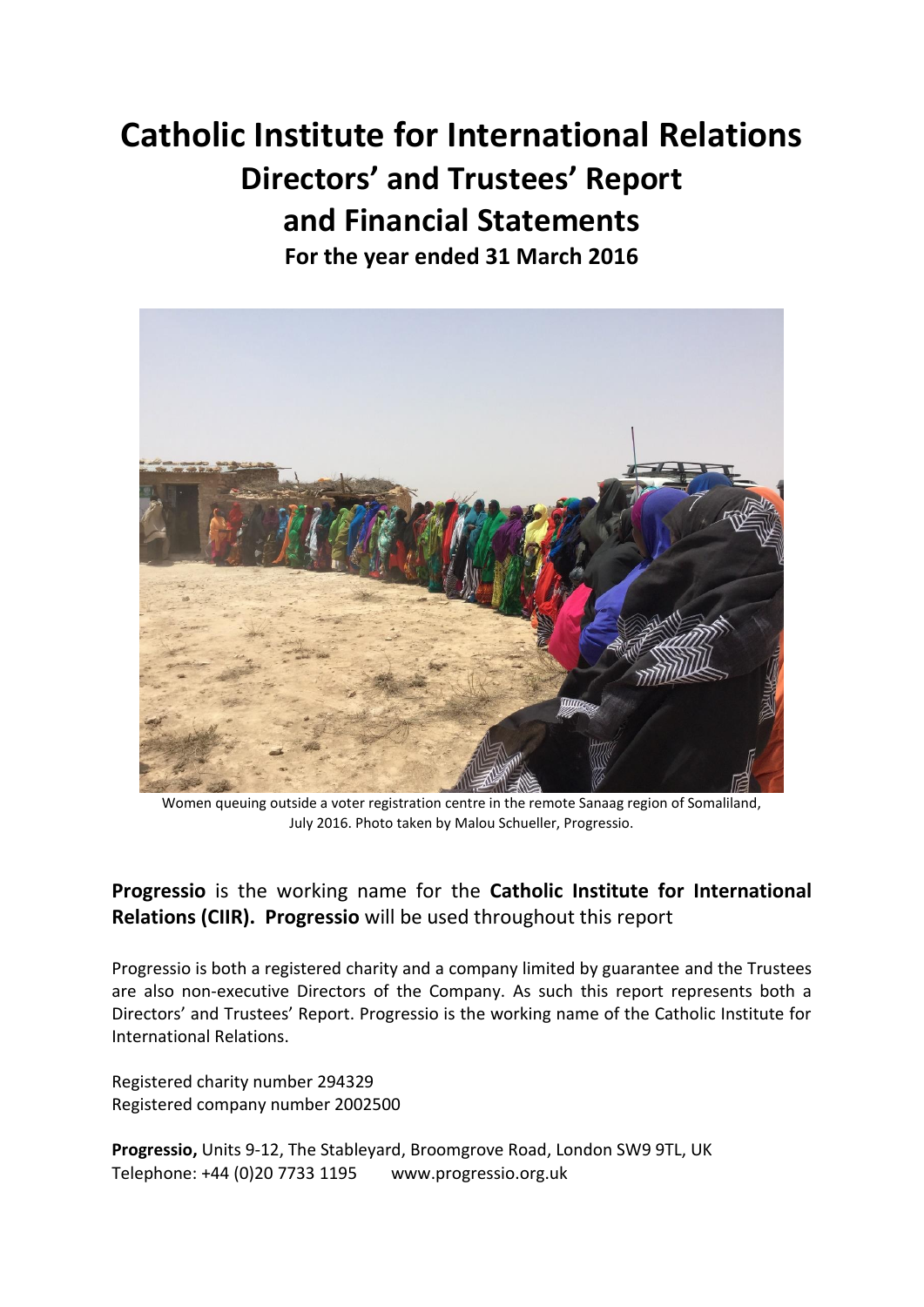Progressio is a UK-based organisation with Catholic roots, working internationally to help people, especially women, gain power over their lives and overcome the barriers that keep them poor and deny them their rights.

We don't impose solutions – we ask people what needs to change, and give them the right tools and guidance so they can bring about this change for themselves.

We develop respectful, long-term partnerships with local organisations and community groups. We have a longstanding specialist experience in supporting civil society organisations. We provide these organisations with practical support through our Development Workers. Over 90% of our Development Workers are from the Global South, who share skills, expertise and knowledge to build on local people's, especially women's, existing knowledge and skills, and strengthens their voices so they can achieve lasting change for themselves and their whole communities. Our Development Workers range from agro-ecologists to marketing specialists and from human rights activists to HIV advisers.

We also support local partners and communities through young adult volunteers in the International Citizen Service (ICS) programme, which helps to support thousands of people living in some of the world's poorest places to empower themselves by obtaining respect for their rights and creating sustainable livelihoods.

In the fight against poverty, we give people the confidence to stand up for their rights. Through lobbying training, we support them to challenge unfair power relations and structures to reduce injustice and poverty. By bringing the reality and voices of poor and marginalised people to policy-making processes at a local, national and international level, we help to ensure decision-making is resolutely pro-poor. Our participation and effective governance work is also supported in the UK by public campaigning on issues like gender equality, food, climate change and access to clean water.

We also work to bring about gender equality. Women make up 50% of the population but account for 60% of the world's poor and suffer widespread discrimination including highlevels of sexual violence in the countries where we work. Progressio supports civil society partner organisations in tackling gender inequality. Our approach to gender recognises women and men as agents of change. Our programmes and projects have a focus on supporting women and girls to empower themselves.

We work to support poor and marginalised people to attain Sustainable and Resilient Livelihoods. Our Development Workers and young volunteers work to support men and women to practice sustainable and fair equitable farming approaches to bring about improved livelihoods for themselves.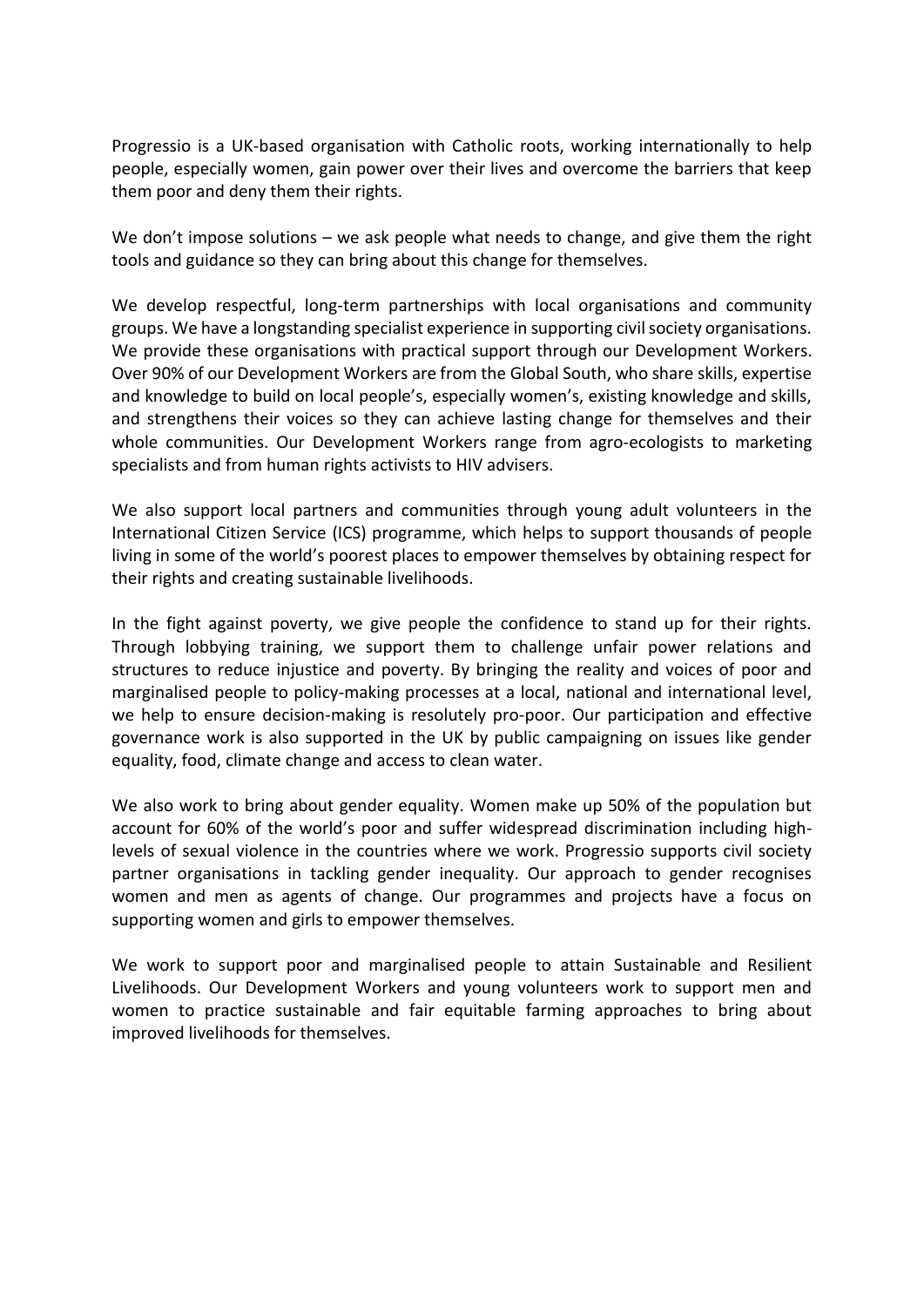## **Organisational information**

## **PRESIDENT**

**His Eminence Cardinal Cormac Murphy O'Connor** 

## **BOARD OF TRUSTEES**

## **TRUSTEES**

Martin McEnery, Chair (re-elected for 1 year, November 2015) Michael Doris, Treasurer Carolyn Williams, Vice Chair. (re-elected for 1 year, November 2015) Belinda Calaguas, Vice Chair, (elected for 3 years, November 2015) Chris Smith Kevin Tunnard (re-elected for 2 years, November 2015) Jean Casey Ranila Ravi-Burslem Rocco Blume (elected for 3 years, November 2015)) Lynda Kerley (elected for 3 years, November 2015)

## **SENIOR STAFF**

Mark Lister, Chief Executive James Collins, Director of Finance and Administration Gemma Hayes, Director of International Programmes Lizzette Robleto, Head of Policy, (left December 2015)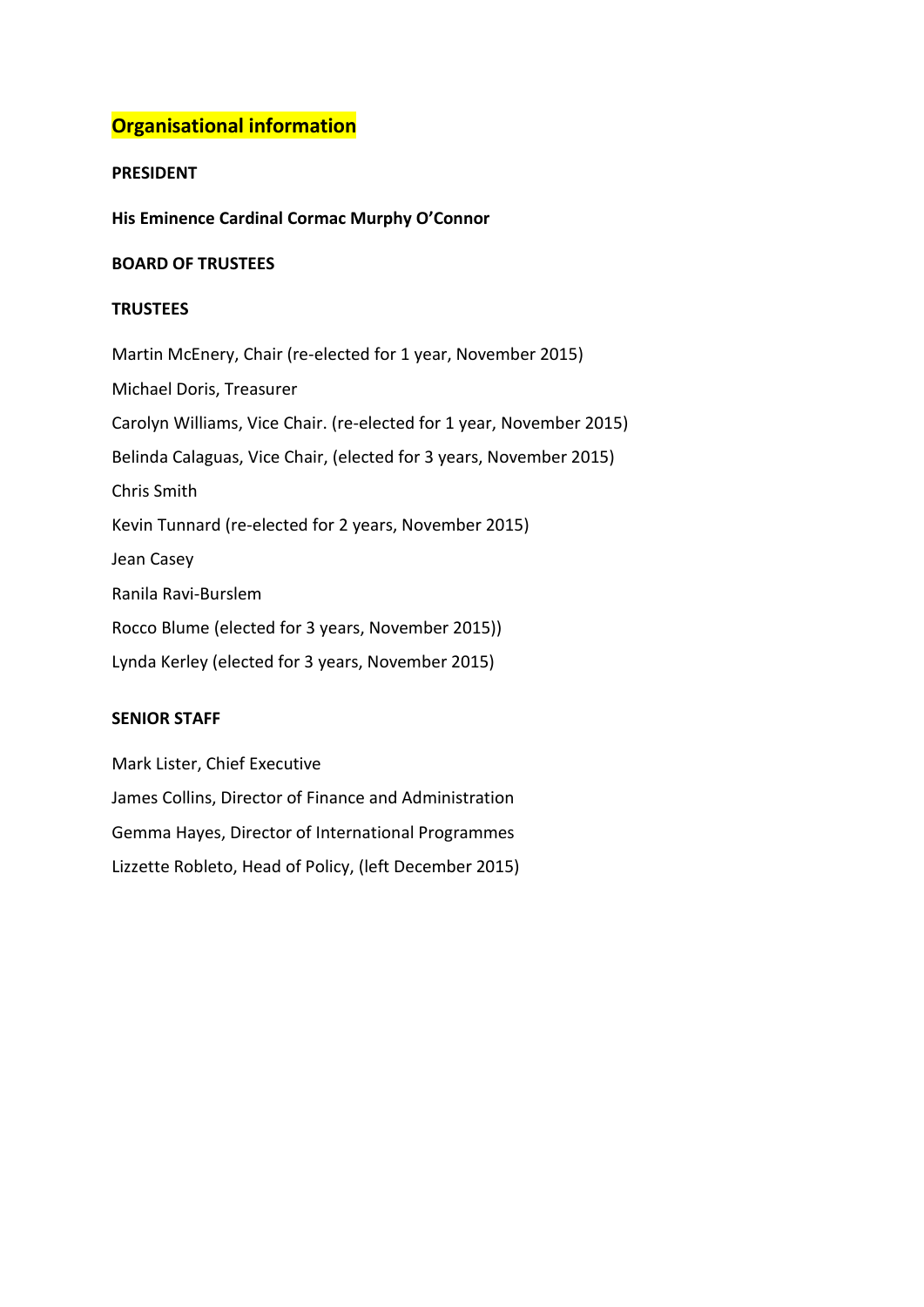## **Letter from the Chair of Trustees**

This year 2015 to 2016 marked our 75 years of operations since we were founded in 1940. A long and very successful track record of which we are very proud. At the same time 2015- 2016 has been for us a very challenging year. We have had to tackle concerns for our longer term financing and to handle in consequence some downsizing in our operations. In addition, we have responded to the difficult working conditions caused by the conflict in Yemen. Despite all of this our finances for this year have been professionally managed and in surplus, and our staff have delivered some excellent work. In this letter I will indicate the highlights.

## **Our programmatic work has delivered some remarkable successes:**

## **On our theme of Participatory and Accountable Governance:**

We worked in Zimbabwe with the Catholic Commission for Justice and Peace (CCJP), to ensure 30 parishes have well-established advocacy committees in the form of REFLECT circles, and to facilitate a democratic and transparent dialogue between members of the communities and local leaders.

And, in Somaliland we supported the *Barwaqoo Voluntary Organisation and Women Rehabilitation and Development Association* in Hargeisa to have a strengthened capacity to participate in decision-making and democratic processes.

## **On our theme of women's rights:**

In the Yemen our work was suspended in April 2015 due to the conflict, but early in 2016, our Development Workers were able to restart the provision of technical support and advocacy training to *The Protection of the Rights of Female Inmates and Juvenile Offenders* project. This project aims to increase awareness of the rights of women and juveniles in prison, as well as provide vocational training to help increase their chances or reintegration in the society, once they are released.

Then in Somaliland, we strengthened the capacity of partners, government and traditional elders to work in coalition, producing evidence-based advocacy that will lead to fundamental changes in the attitudes of key stakeholders who will become both active and supportive of efforts to end gender-based violence in Somaliland.

In Zimbabwe, 2,577 hearing and visually impaired women and men were trained on their HIV and Sexual and Reproductive Health and Rights (SRHR) and how to access HIV and Sexual and Reproductive Health (SRH) related services in Harare.

In Zimbabwe, our Action for Better Governance project has supported women to be able to participate in the decision-making processes in their communities, and to take on issues that are also related to women.

## **On our theme of Sustainable and Resilient Livelihoods:**

Progressio worked in an isolated area in the Dominican Republic, with a local partner, Solidaridad Fronteriza, to support people to find ways of adapting to the challenges of climate change, deforestation and drought. The cross-border project promotes food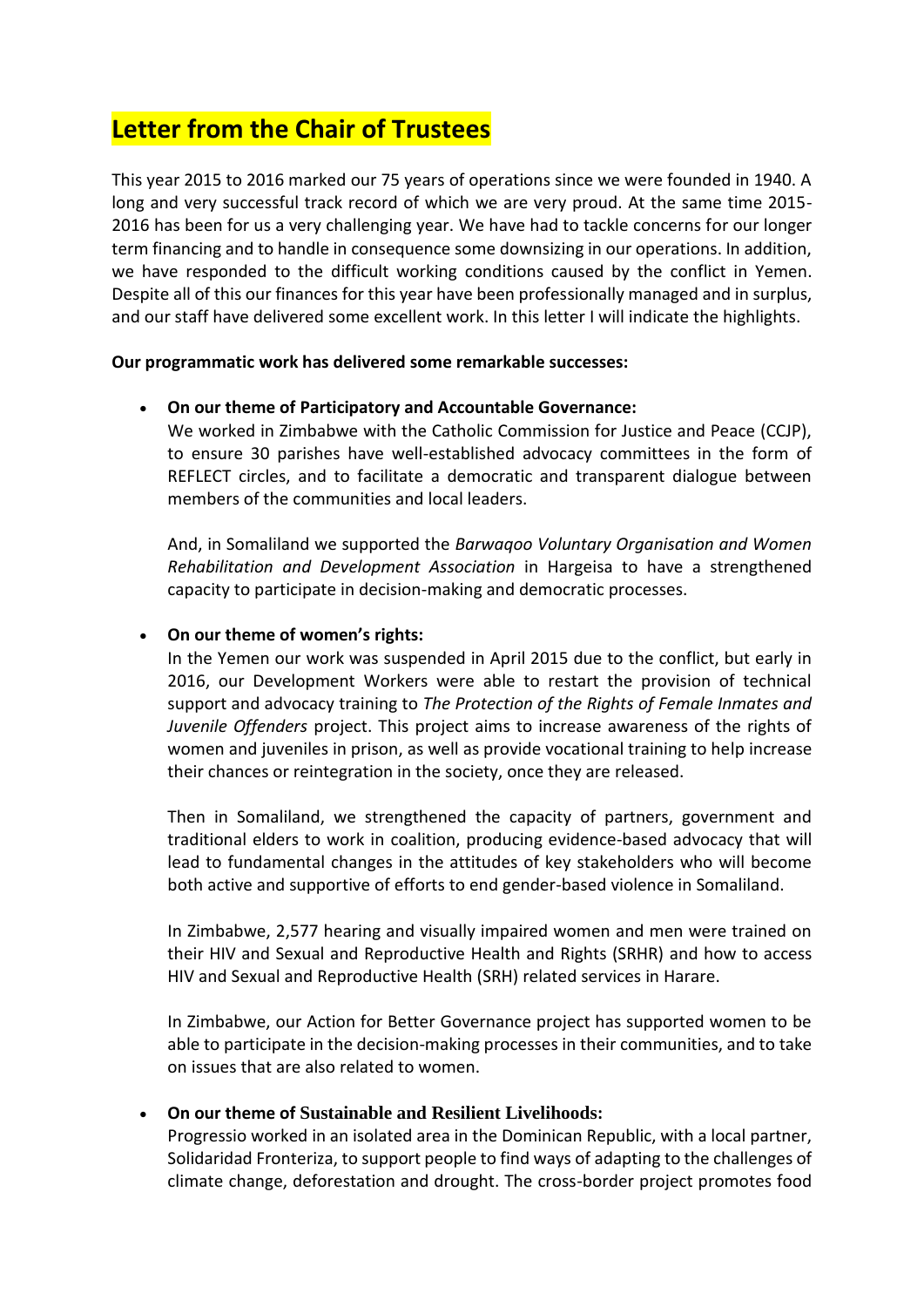security and sustainable agriculture. As part of this, over 20 members of the 'Unity and Effort' mothers club, have been given training and help with setting up vegetable plots using sustainable production methods, as well as information about better nutrition, particularly for children.

#### **Our ICS programme:**

During this year ICS continued to be very successful, and the Progressio programme is consistently rated as one of the top-performing agencies across the consortium. 349 UK volunteers completed placements in Malawi, Zimbabwe, Honduras, Nicaragua and El Salvador. Their efforts have been matched by a further 365 local volunteers.

Volunteers have exceeded targets across projects in all 5 country programmes. In Malawi and Zimbabwe, the focus has been on increasing the access of SRH services to young people. One project in Malawi, with our local partner organisation Youth Net and Counselling (YONECO), engaged over 2000 young people in one 12-week cycle, with MacBain Mkandawire, Executive Director of YONECO, saying:

"A huge difference is being made by young ICS volunteers. Their engagement with the local community, their focus on their work, and their commitment will support the young people in Malawi to change. As a leader, I see this as a huge opportunity."

## **Key activities in our International Policy work:**

In collaboration with ActionAid, **Progressio made a submission to the UK Government 2015** review of the National Action Plan on Business and Human Rights. Our submission was also picked and put to use by a number of other civil society organisations.

**In Somaliland** we started the observation of the current voter registration process as an aid to transparency and legitimacy.

**Commonwealth Youth and Gender Network (CYGEN):** Progressio was invited to serve as an expert facilitator during an Australian government funded conference that enabled young leaders from commonwealth countries to develop policy positions and network in Malta. Progressio presented on SRHR and youth at the conference and facilitated three working group sessions resulting in a one-pager on youth and SRHR.

The conference led to the establishment of the CYGEN movement and participants developed the 'Gender Agenda', a policy document for future advocacy. Representatives fed CYGENs suggestions into the Commonwealth Head of States meeting. Representatives were invited to attend annual consultation of National Women's Machineries (NWMs) during CSW in New York. Both meetings gave visibility to the network.

## **Fundraising:**

For Progressio, like many other charities in the sector, fundraising has become a high priority and remains a key challenge. We have continued to implement fresh approaches and new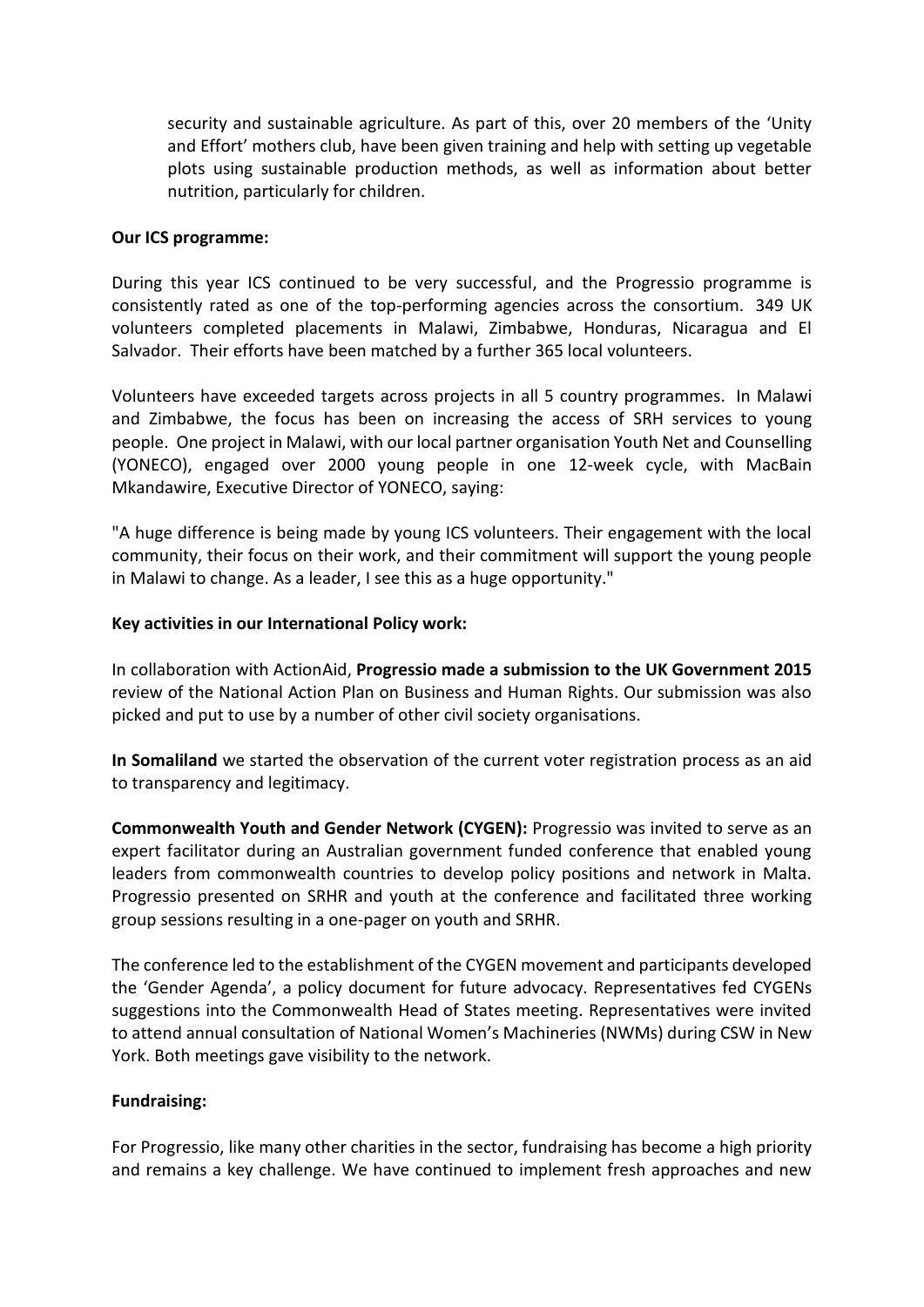strategies. This year we placed a focus on Major Donor acquisition through consultancy work in an attempt to increase unrestricted funding from donors where possible. We also increased our Direct Mailing appeals to include a Summer and Easter mailing in an attempt to acquire new regular givers.

## **Our 75th birthday:**

2015 was a very important year for Progressio, marking 75 years since our foundation. We celebrated this in November 2015 with an AGM and a service in Temple Church led by our President Cardinal Cormac Murphy O'Connor. We are most grateful to Patrick Maddams and our many supporters in Inner Temple for their hospitality and generosity on this occasion.

During this anniversary year, Progressio lead an appeal to new and existing donors to make a special financial commitment to help us become less dependent on uncertain Government funding, and to meet the very pressing needs of the people we work with.

From our 75<sup>th</sup> Inner Temple and Covent Garden events in autumn, we have created a strong network of well-connected people and elicited support from a number of Vice-Presidents who are helping us reach new audiences and potential donors, including further developing our relationship with Catholic Dioceses, lawyers and women in business.

This year we also developed a unique community fundraising strategy: *ZimFare* and *ZimFast*. This campaign was run in partnership with Liverpool Archdiocese, Birmingham Archdiocese and Clifton Diocese and it showed early success and helped contribute to core funding of the organisation.

## **Campaigns and Communications:**

We have improved our ability to measure evidence and stories of impact of our projects, and have published a series of new case studies and blogs from our country teams on our website, as well as start a new social media strategy.

To celebrate International Women's Day 2016 an evening event was organised with a panel of experts on different aspects of gender equality with a focus on attaining the new Sustainable Development Goal 5 of gender equality by 2030.

This year, once again, hundreds of Progressio campaigners showed their dedication to the success of UK Aid by asking their MPs to attend a parliamentary debate on aid spending, when the justification for the 0.7% commitment was questioned in a major national newspaper. Many spoke of why they were proud of aid, and at the debate itself there was overwhelming cross party support for the work that is made possible because of the aid budget.

## **Looking ahead:**

Despite the efforts on fundraising that I have described above, the reality now in 2016 is that we have a considerable mountain to climb to cover the potential loss of Government funding, and to raise the amount of unrestricted funding we require in the year 2017 and onwards to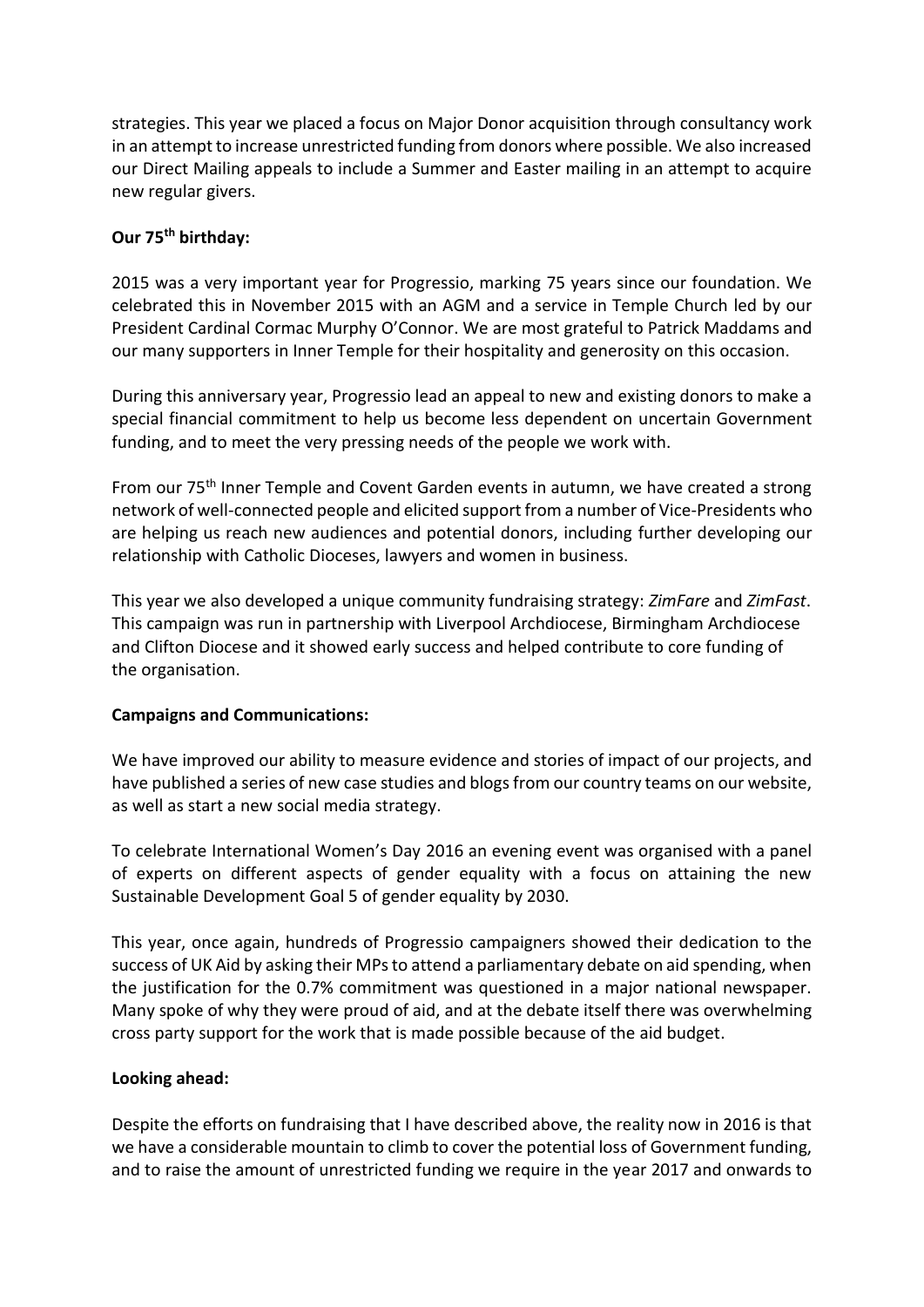operate as a viable development agency. Making every effort to try to achieve this will exercise us all very fully in the coming year.

## **Thank you:**

On behalf of the Board, I thank all of our staff both overseas and in the UK for their dedication and commitment in this challenging year. Furthermore, I'd like to thank all our supporters and donors for your contributions, large and small, which have enabled us to complete a year of change, consolidation, and progress, together with considerable successful delivery.

Martin McEnery, Chair of Trustees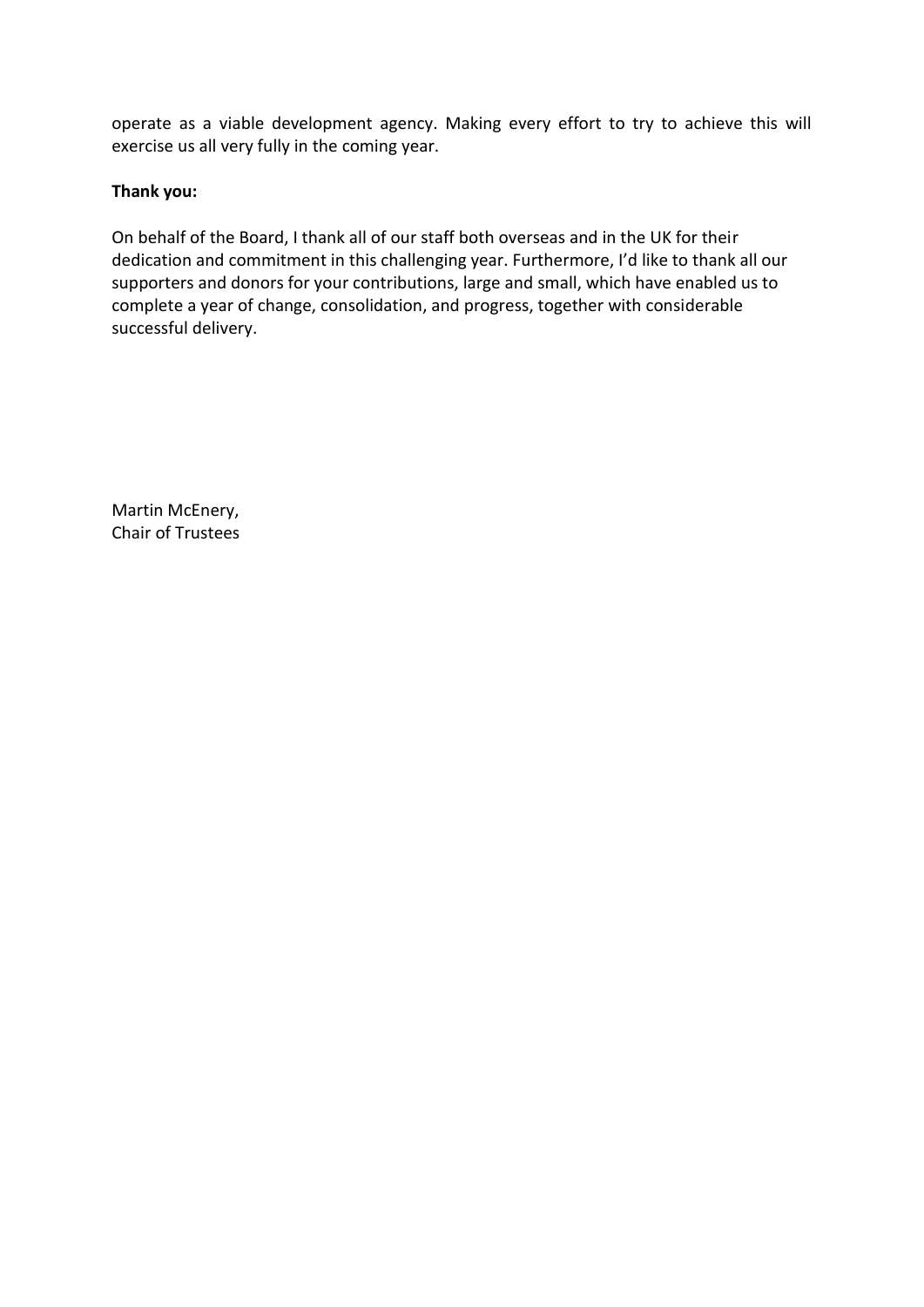## **About Progressio**

## **Vision**

A world in which marginalised people take into their own hands the power to transform their own lives.

## **Mission**

We equip some of the poorest and most marginalised people, especially women, to claim their rights and overcome the causes of poverty, injustice or exploitation.

We do this by listening closely to our community partners, sharing skills and strengthening voices so that people can transform unjust power structures.

## **Values**

Respecting dignity, standing in solidarity, acting boldly.

Our values are inspired by our Catholic roots and particularly Catholic Social Teaching. We seek to speak to all people and identify the common ground where people of any background can work together to tackle poverty and injustice. Working with and for people of all faiths and none is important to us.

## **How we work**

We believe that imposed solutions, however well meaning, are not the answer to tackling the complex root causes of poverty and injustice. Progressio believes that to ensure full human development, people must be authors of their own future and have the power to address their own problems. That is why we work through skilled Development Workers and young adult volunteers working with local organisations to benefit poor and marginalised communities in fragile states.

We seek to build and strengthen the skills and experience of our partner organisations so that they are better placed to organise, influence and participate in local, national and international power structures; and to deliver results in poverty eradication and social justice including respect for people's rights, gender equity and greater accountability.

## **We describe the way we tackle poverty as "People Powered Development":**

• **People** – we work through and alongside women and men – giving practical support in a spirit of partnership to local organisations and community groups through our Development Workers and young adult volunteers.

• **Power** – we seek to support poor and marginalised people, especially women, to raise their voices to challenge unfair power structures, locally and nationally, and to influence policies internationally that affect them. Material poverty is man-made, it is compounded by and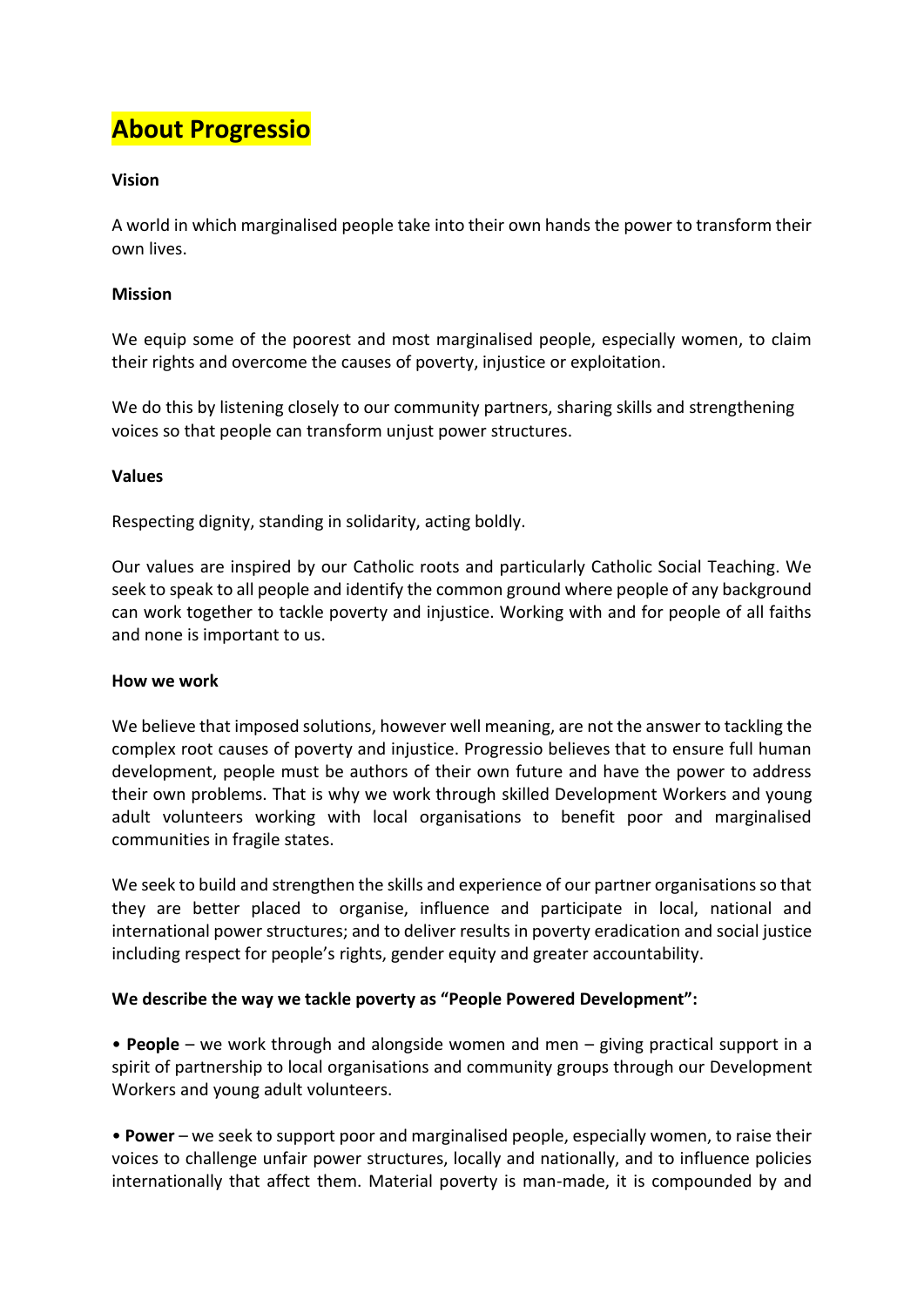flows from injustice. We work to support women and men to claim their rights and live with dignity.

• **Development** – we work hand-in-hand with people of all faiths and none to help them transform their own lives, inspired by a combination of Catholic Social Teaching and the best development practice.

## **We tackle poverty and injustice in three ways:**

• We place skilled Development Workers and young adult volunteers with local organisations, where they support local people and communities to tackle poverty and improve lives.

• We listen to the needs of our partners, bringing their voices to the global policy debate and advocate for changes in policy, practice and attitudes that keep people poor and marginalised.

• We engage with members, supporters, returned volunteers and others in the Global North, enabling them to be more informed on issues of injustice and poverty and to act in solidarity. We also help the Christian community to be more aware of the connections between issues of poverty and their faith, and how to put their faith in to action.

## **Our charitable aims**

Progressio's purposes as set out in the Memorandum and Articles of Association include the objectives of:

- Relieving poverty, sickness and distress around the world;
- Promoting public education and research on the nature, causes and effects of poverty;
- Promoting Christian or moral consideration of these issues;
- Promoting a greater understanding of the contribution of faith-based groups to development and international affairs;
- Encouraging faith reflection by Catholics and others on development issues;

• Fostering tolerance and respect between different faith groups working together to tackle poverty, inequity, sickness and distress.

## **Making sure our aims and public benefit requirements are met**

The trustees have taken account of the statutory reporting duty to illustrate how the activities of Progressio meet the legal public benefit requirement. We have noted the guidance from the Charity Commission when reviewing the activities of the past year. This report highlights some ways in which we fulfil our mission and bring benefits to:

• Individuals and communities living in poverty in the countries where we work around the world, regardless of race, religion, gender or sexual orientation;

• People in churches and communities in the UK who are concerned about global poverty and justice issues while seeking for ways to be more informed about or take action on those issues.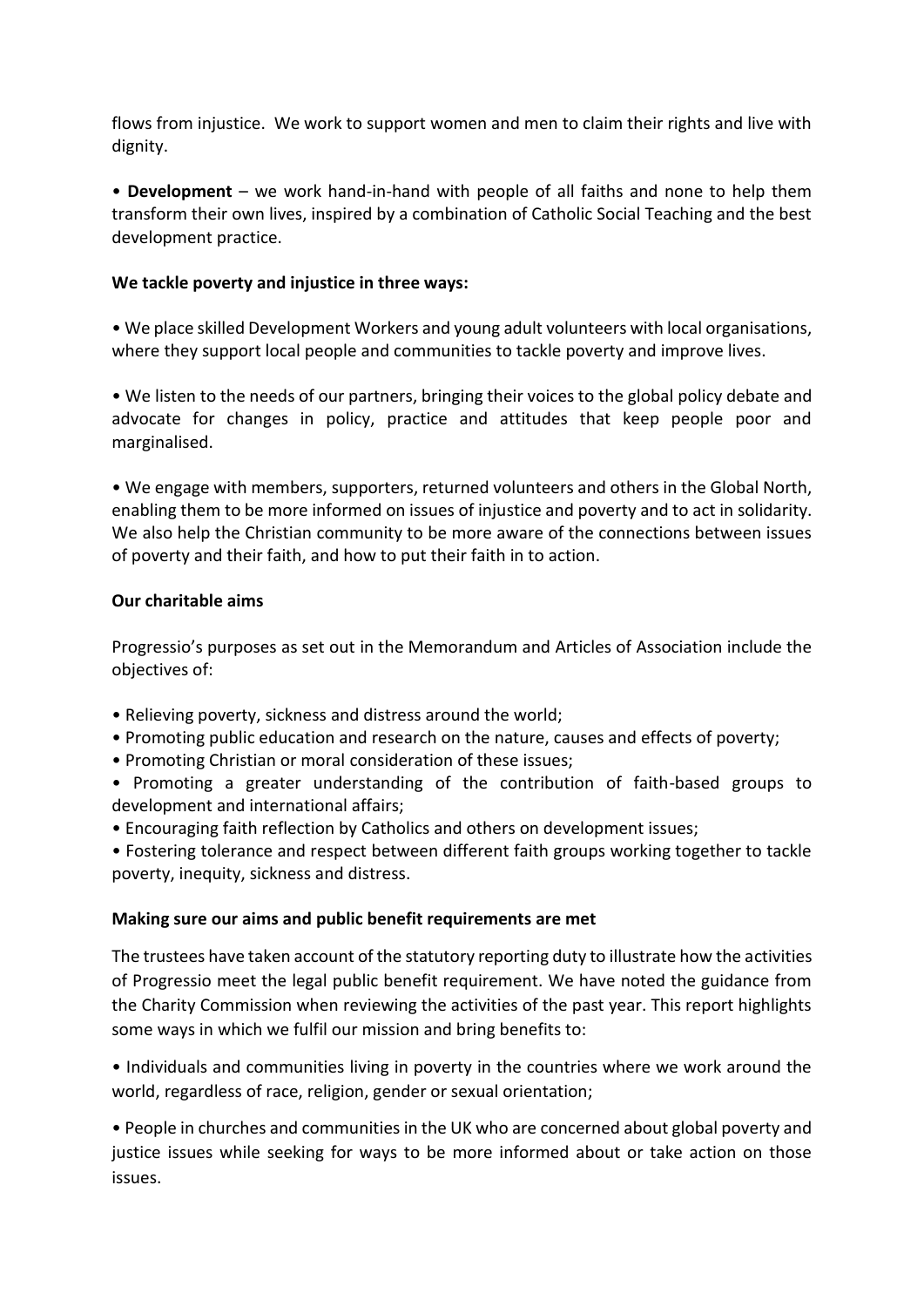## **Progressio's people-led strategy 2015-18**

*"Women previously could not speak during public meetings but now they can speak… one woman asked the representatives from the Ministry of Health why it took them long to attend to patients at the local clinic"* a woman member of a new Parish Advocacy Committee, pushing for improved health care in St Pius Donga, Zimbabwe following Progressio and CCJP training in Action for Better Governance.

As the global community entered 2015 there were some notable post-Millennium successes lifting millions out of poverty, but these were mostly in more stable countries. *There were special challenges facing 'fragile and conflict-affected states' such as Yemen, Somaliland and Zimbabwe which appear stuck or are even going backwards* (see table below). In these countries gender inequality and violence against women and girls were at their worst.

Focusing on fragile states, a new people-led strategy is needed that:

- Has the active participation of and is led by local citizens and civil society organisations (people-led)
- Seeks to address the complex root causes of poverty and injustice, addressing unfair power structures
- Is tailored to each country's specific needs and
- Has a special focus on women's rights and equity.

Progressio has a unique heritage and longstanding successful specialist experience in support of civil society organisations pursuing people-led solutions to transform unfair power structures in the face of some of the most challenging obstacles in the world

This positions Progressio well to make a substantial contribution in the fragile countries where we work and indeed beyond. Our skill-sharing, young adult volunteering and international policy approach builds on local people's and especially women's capacity and strengthens their voices so they can achieve lasting change for themselves and their whole community.

These are crucial years for the people of fragile states to begin to turn the corner. Progressio works alongside some of the world's poorest and most marginalised people and their organisations who are seeking to transform their own lives. These people are resilient, courageous, resourceful, innovative, and are often making remarkable progress in the face of formidable odds. But alone, they are unlikely to achieve the transformation that is needed. Progressio is committed to work in partnership to strengthen their immensely challenging undertaking.

In response to marginalised people's changing needs and the shifting context in which we operate we have updated our vision mission and values (see 'About Progressio' above) and set a new strategic direction for 2015-18 building on our distinctive approach:

 Rights-based approach to our work. Human rights are an essential foundation for our development work. We also draw on Catholic Social Thinking that recognises the importance of human development and dignity of every person, working with people of all faiths and none.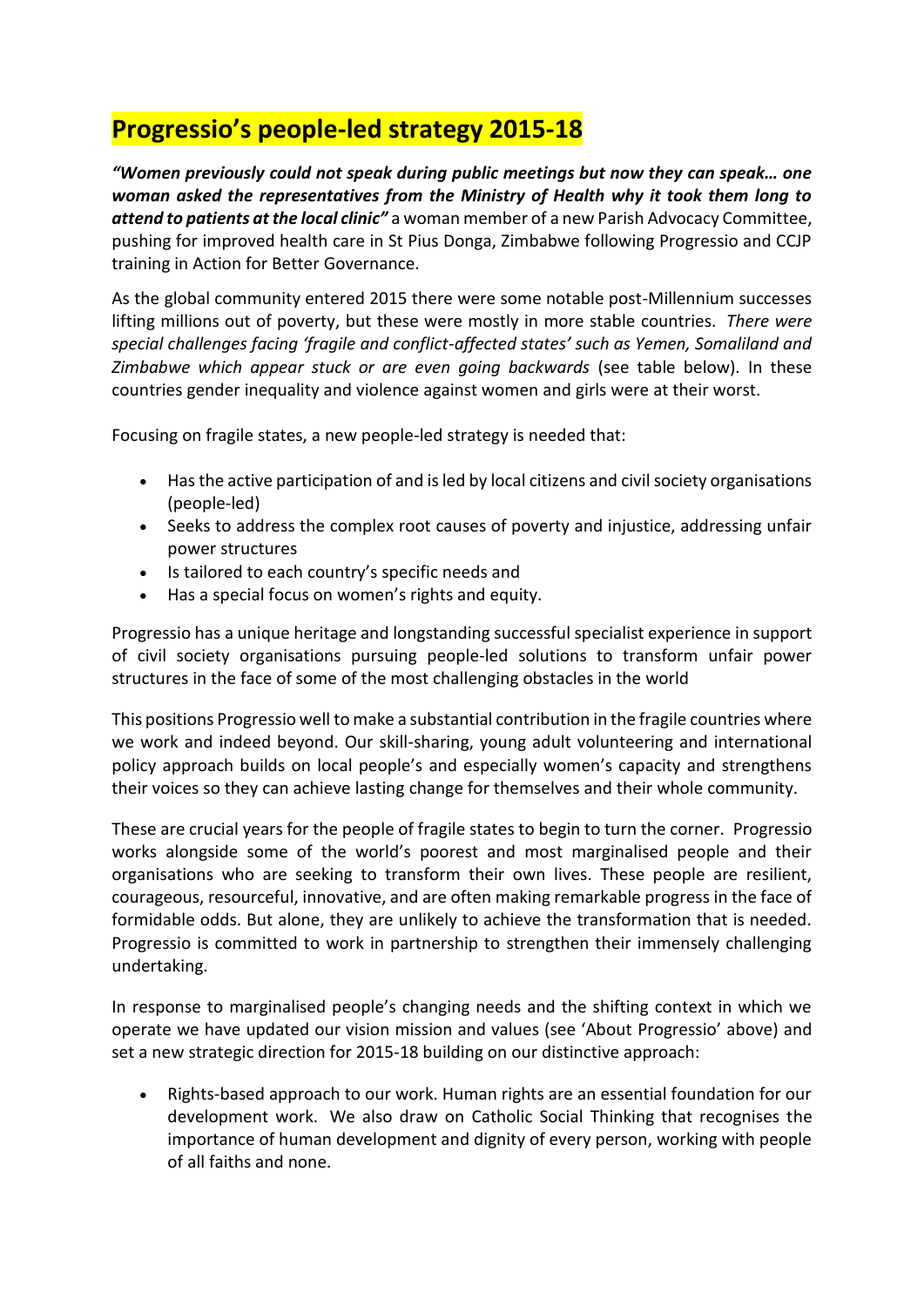- Build capacity and share skills strengthen civil society organisations (CSOs) and governments to promote the rights of marginalised people, so these communities can engage effectively with institutions to effect change,
- Support poor and marginalised people to have a stronger voice and bring their views to influence local, national and international decisions that affect their lives.

Our strategic direction includes:

## **A.) A tighter geographic focus**

Over the next three years Progressio will focus its resources and support on fewer countries where there is a high level of fragility. We will:

- Consolidate and expand our work in Yemen, Somaliland, Zimbabwe and Malawi.
- Complete our transition away from Dominican Republic and Haiti by end March 2016.
- Gradually transition our ICS work away from Central America and expand ICS in Africa if we secure ICS2 funding through to 2018.
- Identify and possibly begin work in one or two other African countries near to existing programmes in 2017-18 where there is a high level of poverty and fragility where our work can contribute the most.

## **B.) New strategic goals with a tighter thematic focus**

## **Theme 1: Participatory and Accountable Governance**

## **Goal 1:**

Poor and marginalised people actively and effectively participate in and hold to account key institutions to enable them to be transparent, accountable and responsive to the needs of poor and marginalised groups.

Progressio prioritises gender justice.

**Objective 1.1:** Local, national and international governments and institutions (both formal and informal) are transparent, accountable and responsive to the needs of poor and marginalised groups and promote and practise gender justice

*Objective 1.2*: In order to challenge unjust power structures for the realisation of people's rights and gender justice, CSOs are:

- Accountable
- Better equipped to strengthen the voice and influencing skills of marginalised women and men
- Stronger in their own direct influencing

## **Theme 2: Women's rights**

#### **Goal 2:**

Women take decisions and have control over their sexual and reproductive health, live free from violence and harmful cultural practices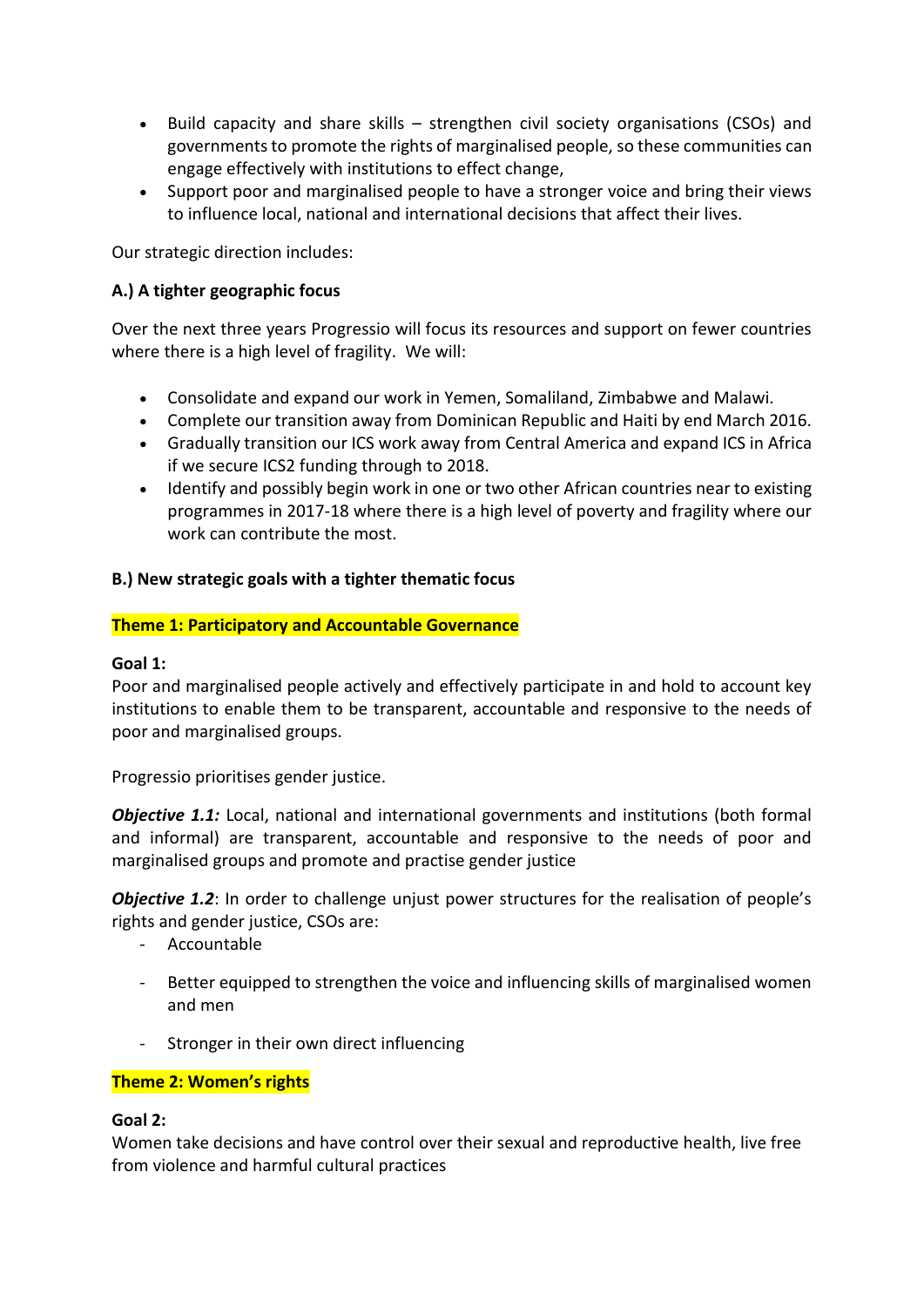

## **Theme 3: Sustainable and Resilient Livelihoods**

## **Goal 3:**

Poor and marginalised women and men achieve increased income and food security through sustainable, resilient livelihoods

## *Objective 3:* Sustainable farming

Women and men practise sustainable, equitable farming approaches, to achieve stronger, resilient livelihoods

Incorporate and strengthen poor and marginalised communities in Disaster Risk Recovery in agricultural work – hazards, vulnerability, resilience

In all our work we support gender justice.

## **C. Internal priorities and objectives**

We will achieve our People Powered Development ambitions over the next three years through the best strategic use of us: our people, skills, knowledge and funding.

- 1. We will review the internal structure required to deliver the new strategy. We will design the correct model and implement a scalable structure by April 2016 which can adjust in size to support lower or higher volumes of programme and policy work.
- 2. We will transform our income generating including a whole organisation approach to maximise income for People Powered Development building on our strengths, increasing cost recovery and diversifying our income sources:
- 3. We will build our internal people development and capacity setting and achieving high-quality standards on our key competencies supporting staff to deliver them e.g. project design, planning and management; funder relationship management;
- 4. We will adopt a new strategic approach to learning and innovation.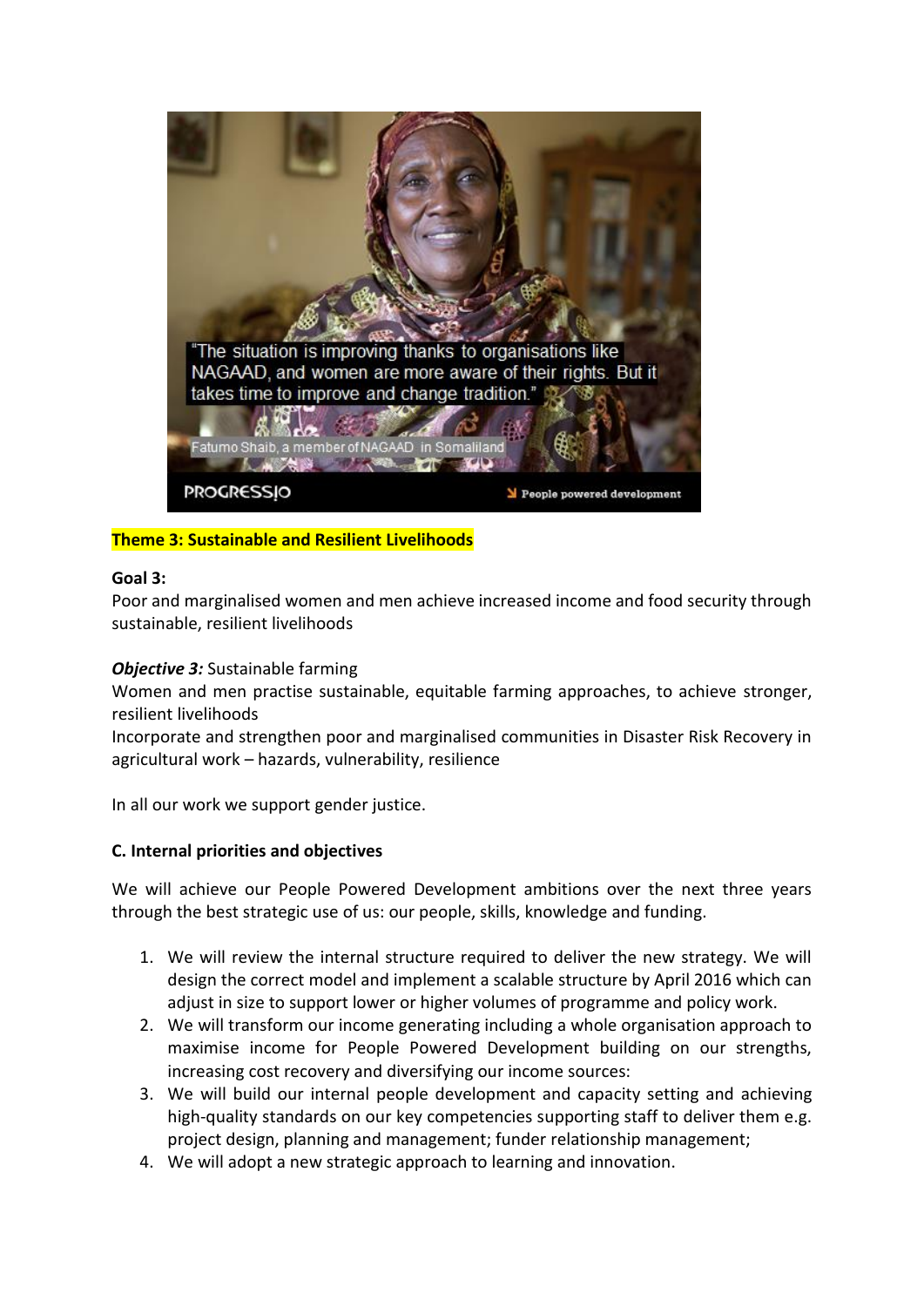## **Progressio's Achievements and Performance**

Progressio's work is focused around three main programmatic areas: Participation and Accountable Governance, Women's Rights and Sustainable and Resilient Livelihoods. The Policy, Advocacy and Campaigns team works in alignment with these themes to support longterm policy change. In addition, we continually strive to improve our organisational effectiveness across the board.

The nature of our work – building the voice, skills, capacity and confidence of local people and organisations – does not easily lend itself to measurable outcomes. Yet the significant impact of this people-centred approach is clear from the illustrations given below. When people have the skills and an influential voice to bring about change for themselves, they make a sustainable difference that will last long after the Development Workers and volunteers have fulfilled their roles.

Over the course of the financial year, Progressio's work reached almost 750,000 people. This is lower than the previous year, principally because the war in Yemen meant we sadly had to halt work in Yemen until January 2016. We also had some other major projects ending and had not yet secured new funding to start new projects we would hope to undertake. The breakdown between programmes including our international policy work and ICS is as follows:

Our work alongside 60 civil society partner organisations involving our Development Workers in our programme countries, reinforced with our international policy work, directly supported 9,134 people **(approximately 48% women and 52% men)**. More than 700,000 people have indirectly benefited. For example, people equipped with skills from our Development Workers' training have helped their families or others in the community by transferring the necessary skills and knowledge required to overcome issues such as poverty and inequality. Others have benefited indirectly from national and international policy change.

In addition, our ICS young adult volunteer programmes included activities that reached 44,978 other people through our work alongside 18 local partner organisations in 5 country programmes. These numbers include some overlap as some community members have attended several activities but unfortunately it is often not possible or appropriate to get names of people attending activities or receiving, for example HIV & AIDS prevention education materials and cross compare. This year 714 volunteers worked with local communities. 365 were Africans or Central Americans volunteering in their own country and they were joined by 349 UK volunteers who have completed placements in Malawi, Zimbabwe, Honduras, Nicaragua and El Salvador.

## **1. Towards Participatory and Accountable Governance (PAG)**

We want to support poor and marginalised people, especially women, to participate in and influence decision-making processes, locally, nationally, and internationally. We want to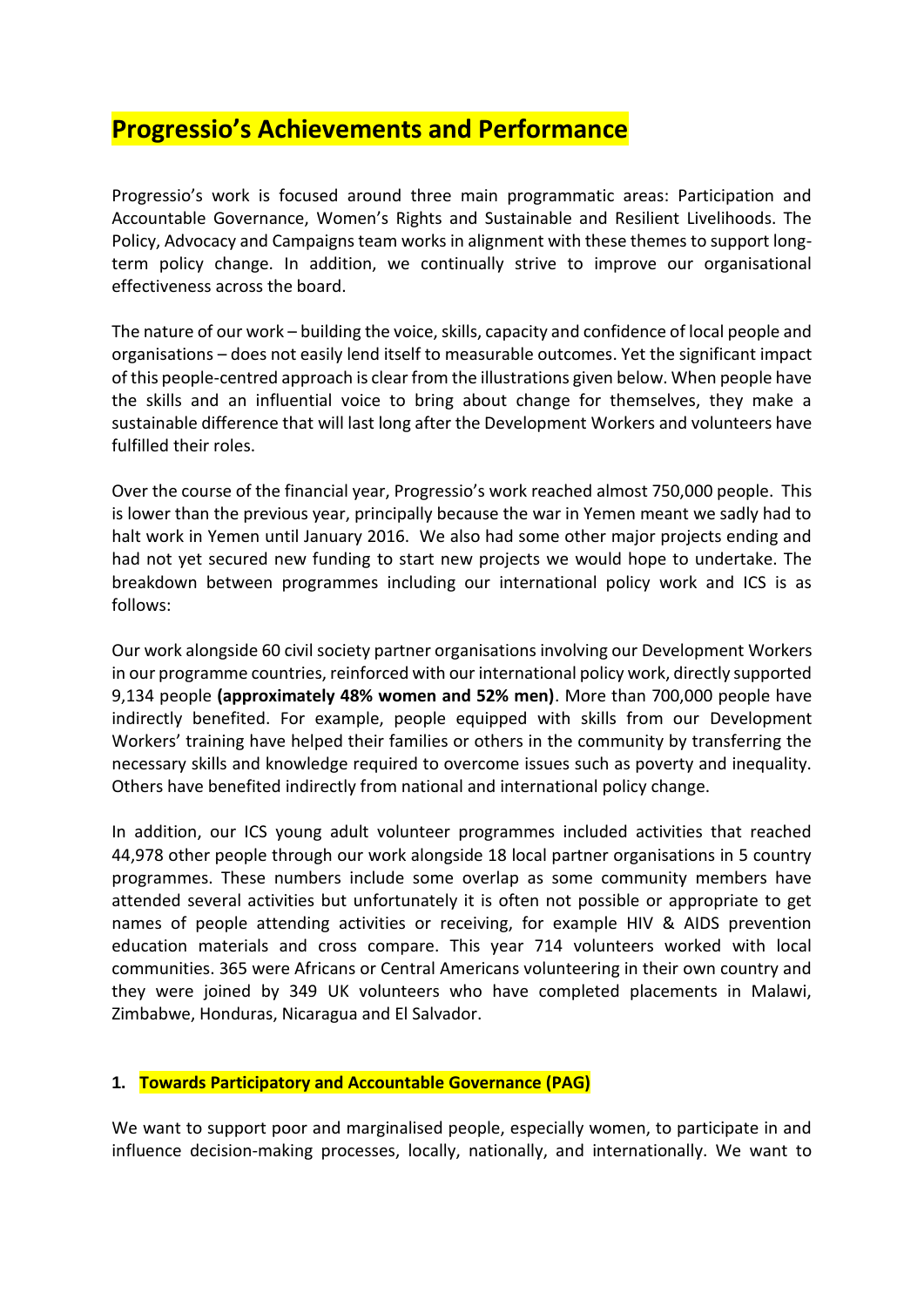support them to challenge unfair power relations and structures to reduce injustice and poverty and to enjoy their human rights fully.

We will know good governance has been achieved when political, legal and social power structures are participatory, transparent, accountable, responsive and inclusive. Only when these formal and informal institutions respect the dignity of every human being and give priority to the needs of those with least power and least wealth will this goal be met. Our role is to help ensure poor and marginalised people especially women have a say in local, national, and international decisions that affect their lives.

## *What have we achieved this year?*

Our key achievements in this field include:

- Working with the Catholic Commission for Justice and Peace (CCJP), in Zimbabwe to ensure 30 parishes have well-established advocacy committees in the form of REFLECT circles and to facilitate a democratic and transparent dialogue between members of the communities and local leaders;
- Supporting the Barwaqoo Voluntary Organisation and Women Rehabilitation and Development Association in Hargeisa to have a strengthened capacity to participate in decision-making and democratic processes in Somaliland;
- In Somaliland, Progressio, in collaboration with the Development Planning Unit of the University College London, coordinated and participated in the international voter registration observation. Three observations were carried out and debriefing meetings were held with the British Embassy in Addis Ababa and the National Electoral Commission (NEC) for Somaliland. This work has built on years of experience of Progressio coordinating international election observation teams, since 2002 Progressio has observed all elections in Somaliland. This contributes to strengthening accountability of the election process, Progressio has also performed an advisory role during the de-briefing meetings with the NEC/British Embassy on how the process can be improved. It is a major accomplishment that the Somaliland government is undertaking voter registration.

## **2. Towards Women's Rights**

Women's Rights are human rights, and Progressio believes that the dignity of every human being must be respected. We have a commitment to gender justice which is central to all our work. Gender justice means ending the inequalities between women and men that are produced and reproduced in the family, the community and by the state. We believe that gender differences between human beings are socially constructed and can change. These gender differences are often defined culturally, socially, economically and historically, and can be further affected by race, class, religion, ethnicity and sexual orientation.

Women and girls are disproportionately affected by poverty and oppression. Progressio supports civil society partner organisations in tackling gender inequality. Our approach to gender recognises women and men as agents of change. Our programmes and projects will support women and girls to empower themselves as much as possible, for example achieving access to and ownership of their SRHR or ending violence against women and girls.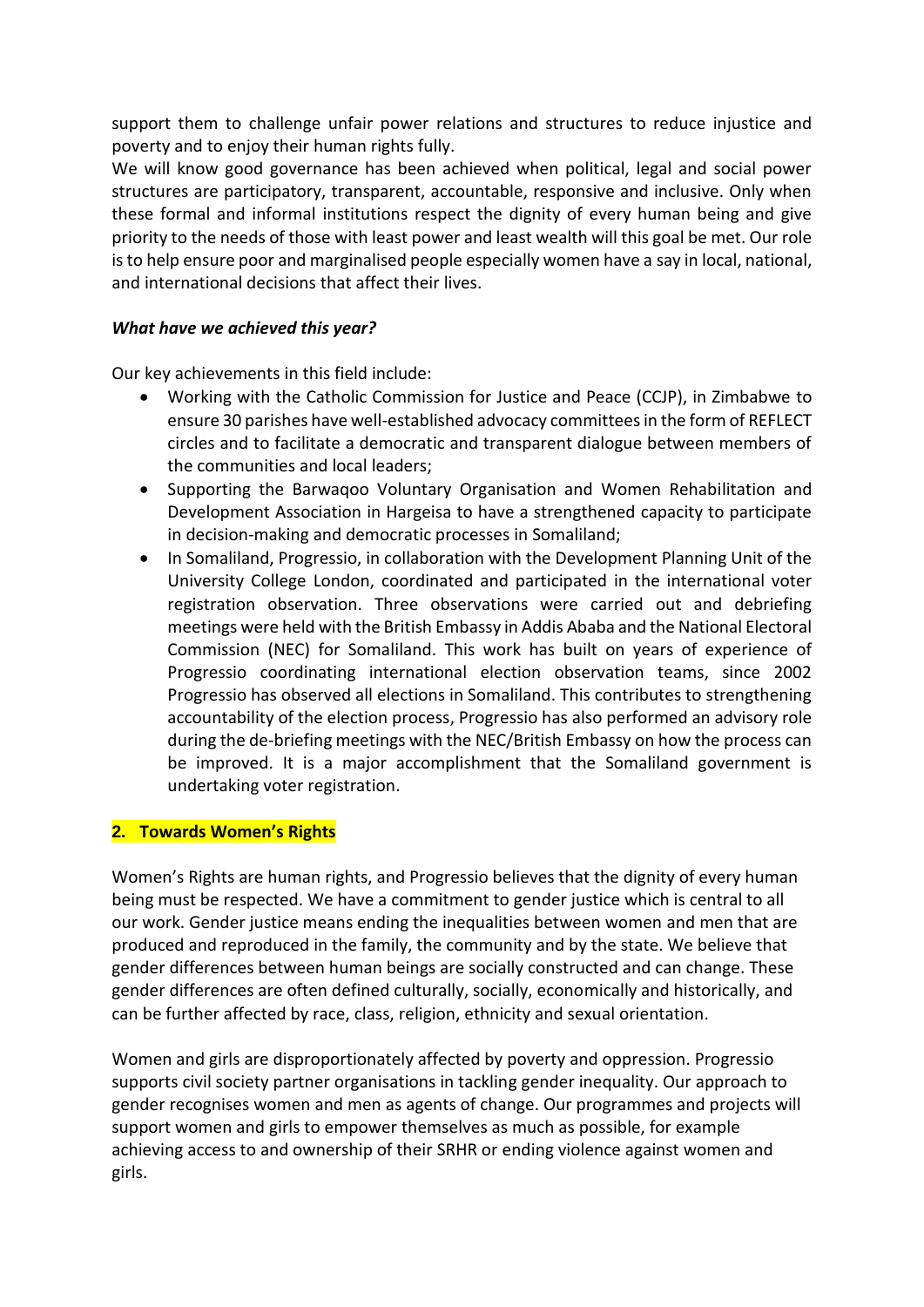## *What have we achieved this year?*

Our key achievements in this field include:

 Strengthening the capacity of partners, government and traditional elders to work in coalition, producing evidence-based advocacy that will lead to fundamental changes in the attitudes of key stakeholders who will become both active and supportive of efforts to end Gender-Based Violence in Somaliland.

## **3. Towards a sustainable environment**

Communities in some of the poorest places in the world are at the sharp end of climate change that threatens their already fragile livelihoods. Drought and deluge combine to damage the soils and destroy harvests among small farmers whose small-holdings are often restricted to the least fertile soils. Progressio's Sustainable and Resilient Livelihoods strategic goal has focused on supporting women and men to practise sustainable, equitable farming approaches, to achieve stronger, resilient livelihoods.

## *What have we achieved this year?*

- We have supported small farmers with training in agroecology so that they find affordable and sustainable ways of countering climate change. In an isolated area of the Dominican-Haitian northern border, for example, Progressio worked with a local partner, Solidaridad Fronterzia, to support people on both sides of the border to find ways of adapting to the challenges of climate change, deforestation and drought.
- Progressio's work on sustainable environment encompasses a wide range of activities designed to support partners to reduce poverty and to improve food security for the most disadvantaged communities while ensuring a sustainable environment. This was done through skills and knowledge transfer on sustainable agro-ecological production, diversification and commercialisation of products. For example, as part of Progressio's work with Solidaridad Fronteriza, over 20 members of the 'Unity and Effort' mothers club, have been given training and help setting up vegetable plots using sustainable production methods. Progressio's work on sustainable environment has been further supported by our ICS young adult volunteers at grassroots level in five countries in the Global South.

## **4. Towards effective responses to HIV and AIDS**

In our 2015-18 strategy we will transition away from the thematic focus area of HIV and AIDS. We will fulfil our existing HIV and AIDS commitments but new HIV & AIDS work will sit within wider SRHR programmes or PAG programmes. Two examples of this are: Comic Relief HIV and AIDS project in Zimbabwe, where the work runs to 2018 increasing emphasising PAG – strengthening the voices of people living with HIV and AIDS and Somaliland national HIV and AIDS programme where the final transitional work runs to 2016/17.

## *What have we achieved this year?*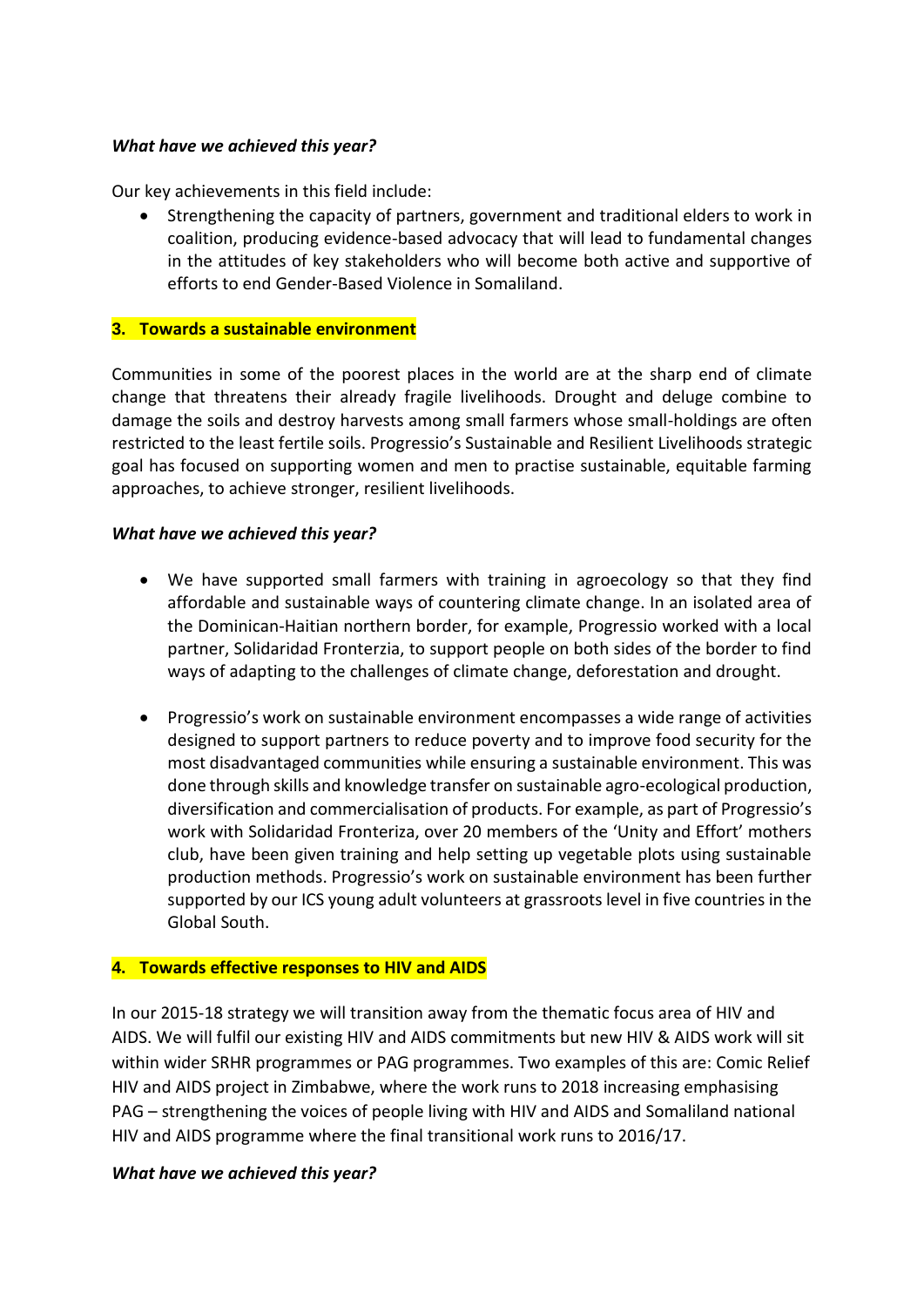- Supporting four partner organisations in Zimbabwe to conceptualise, develop and implement HIV related evidence-based advocacy and lobbying initiatives;
- Training 185 HIV and AIDS support group members in Zimbabwe in five prisons, 693 HIV peer educators from Small and Medium Enterprises in the informal sector, carrying out voluntary HIV counselling and testing for 433 women and 784 men (1,217 in total).

## **International policy focused on 'Women and Fragility: Challenging and changing institutions for a fairer world for women'**

Progressio's International Policy and Campaigns team started their new five-year plan, aiming to challenge and change institutions for a fairer world for women. This policy and campaigns work contributes to Progressio's strategy across the two themes: Women's rights and Participatory and Accountable Governance. It ensures Progressio delivers creative, bold and effective advocacy activities, as we work increasingly to strengthen the voices of those in the Global South.

## *What have we achieved this year?*

Progressio attended the International Family Planning conference together with our partner organisation YONECO from Malawi and Progressio was invited to facilitate a session on Youth and Faith interfaith *at the Youth pre-conference*, *reflecting on faith-based organisations' role on young people's access to family planning.*

Progressio, in collaboration with ActionAid, wrote a detailed submission to inform the UK government's 2015 review of their Nation Action Plan on Business and Human Rights. In this, we recommended changes that would ensure that women's rights and perspectives are taken into account wherever businesses operate. Similar recommendations were shared at the UN Forum on Business and Human Rights, which Progressio attended in Geneva. This resulted in a number of civil society organisations, including European CIDSE\* members, using our recommendations to influence their own government's forthcoming action plans. (\*network of Catholic Development agencies).

Since January 2016, we have been observing the Somaliland voter registration process which is due to end in September. Our international observation aims to support a transparent process and provides legitimacy to this process in a country which is not recognised by the international community.

Over 2015-16, Progressio achieved 48 international policy interventions that are positive steps towards policy change targeting government, corporate or multilateral bodies.

Our campaigns work complements our policy work and ensures that are UK supporter base are equipped and informed by us to take action for global change on women's rights and gender justice. This year we have had the following highlights.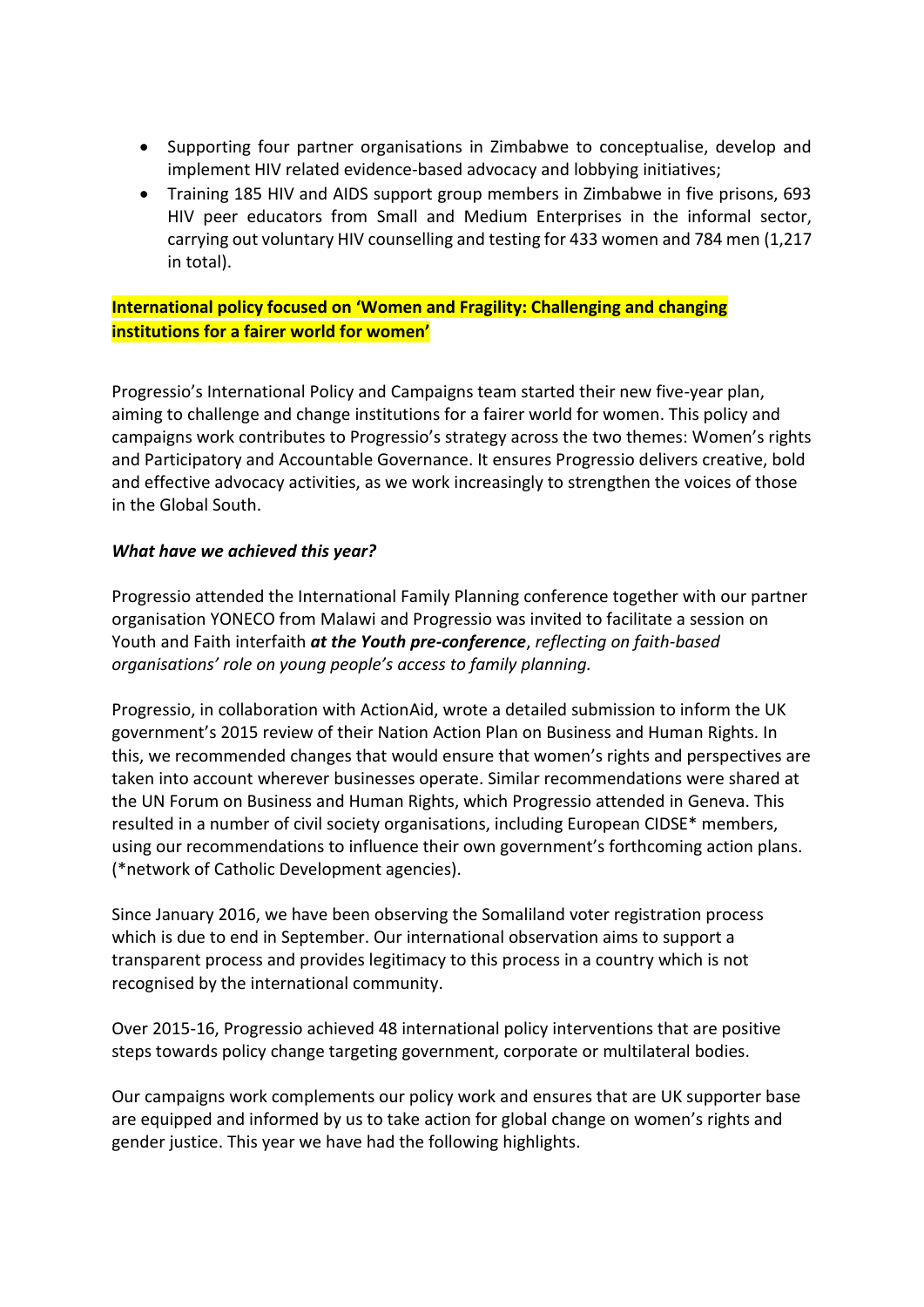On the eve of the announcement of the Sustainable Development Goals (SDGs), Progressio supporters were among the 2,000 people who stood on Millennium Bridge shining torches to 'Light the Way' to a better future. The activity in London was mirrored in similar rallies taking place all over the world. We were thrilled with the success of our petition to David Cameron which showed solidarity with Pope Francis' message to world leaders at the UNGA summit in September. Over 600 people echoed the Pope's desire for a more equal world and asked the Government to implement the new SDGs in full.

At the Department for International Development Youth Summit, Progressio played a key role. Returned Volunteer Amro Hussain co-hosted the entire event. Progressio's Action 2015 youth panel members Jess Lee and Alex Duffy worked tirelessly to shape the event and create a space where young people could voice their commitment to the achievement of the SDGs and push decision-makers for strong leadership on an international stage.

In November Progressio got involved in the UN campaign, 16 days of activism to end violence against women and girls, with a campaign stunt across London, drawing attention to the issue with eye-catching images in London's most iconic locations. Our campaign was featured the media, including in *The Guardian.* 

To celebrate International Women's Day 2016, the Progressio Empower Network organised a unique event, hosting six individual experts on different aspects of gender equality. The panel of women were tasked with presenting on several of the targets of Goal 5, the new Sustainable Development Goal to empower all women and girls and achieve gender equality by 2030. The evening had an accompanying photo gallery of inspiring women submitted by attendees and Progressio supporters all over the world and on the night pledges were made by attendees of how they would be contributing to the Goals success.

In total 5,458 people took action.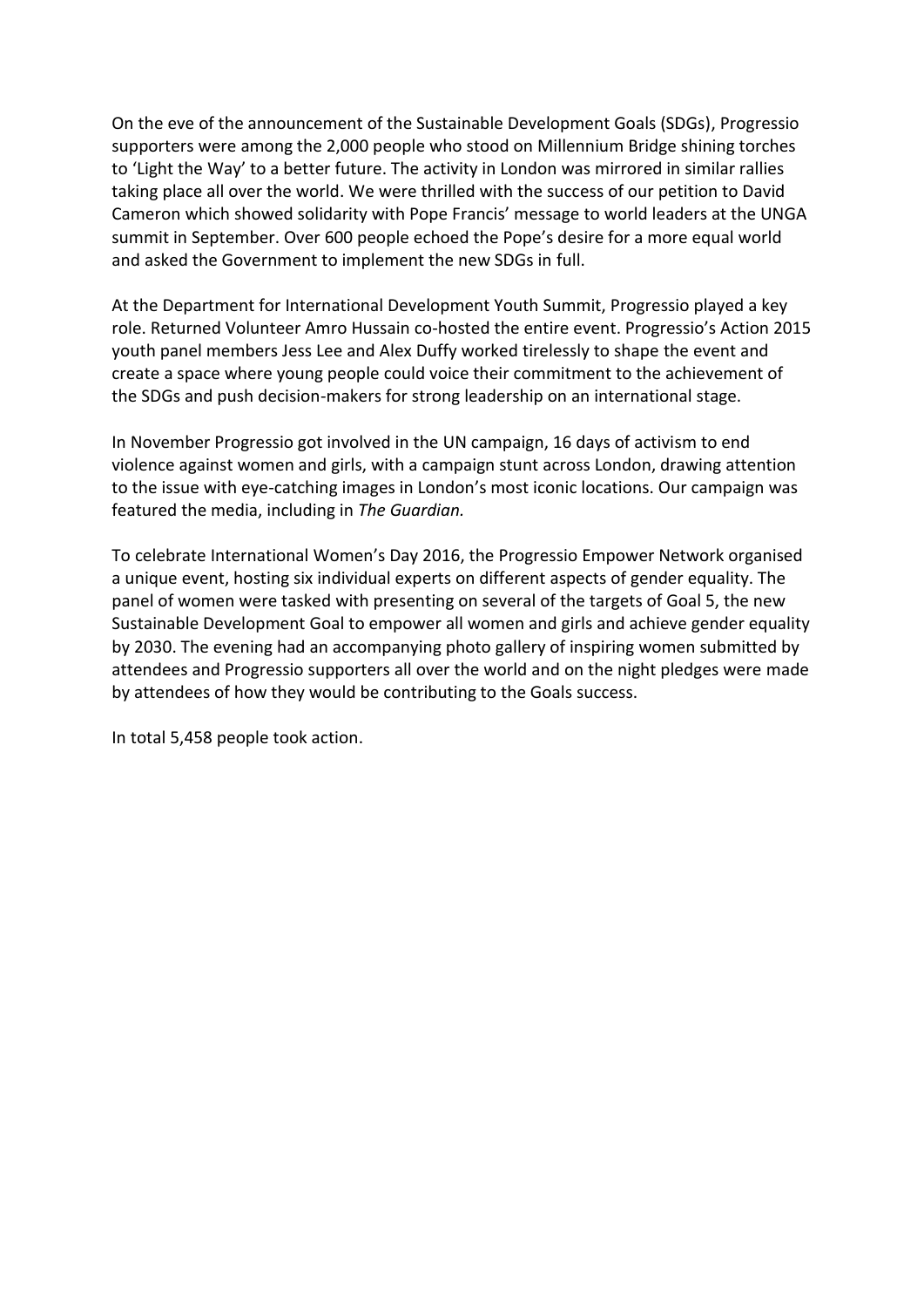## **Financial Review**

## **Full financial statements for the year ended 31 March 2016 are appended to this report**.

Progressio is deeply grateful to all our funders and supporters, small and large, for their ongoing commitment to us, without which none of our work would happen.

Progressio's year-end position is good, overall income for the year is £6,377,205, slightly up from £5,757,985 in the previous year. The main unrestricted and flexible funding grant continues to be the Department for International Development (DFID) Programme Partnership Arrangement, at £2,025,015, which has been further extended until December 2016.

We received £4.17 million in restricted grants and service delivery contracts, including £2,625,563 from Voluntary Service Overseas (for the ICS programme). £332,312 from ICS volunteers' fundraising; £404,292 from Comic Relief; and £139,077 from the Multi-Partner Trust Fund, as well as other small grants listed in note 13 to the accounts.

No income was received from legacies this year. Membership and donations from individuals amount to £173,772, a small increase on the previous year. We invested in a consultant appeal director for our 75th anniversary, to seek growth in this key area of unrestricted income sees incremental growth year on year.

Overall expenditure for this year was £5,788,282, compared to £6,108,404 in 2014/15. 93% of our expenditure was on our charitable objectives, which is a slight decrease on last year's figure (6% on fundraising and publicity, and 1% on governance). We are pleased to report that activity was of high-quality and our output fulfilled almost all our contractual obligations to external funders, except we had to put some work on hold due to halting our work in Yemen because of the tragic war affecting the country's people. The situation in Yemen sadly highlights challenges faced when working in fragile states. We delivered very high performance on our ICS contract. We continued to refocus on fewer countries in line with our strategy, and undertook the transitions away from DR-Haiti, which will be completed in 2016/17. Over the year, we delivered on the bulk of our targets in our PPA log-frame, although not in Yemen as described above.

We have an overall surplus of £588,923 for the year, made up of a surplus in unrestricted income of £148,101 and an increase in the movement of our restricted funds held of £440,822. This is an excellent financial year-end position that was anticipated and planned for by the Board of Trustees, especially given the continuing economic uncertainty. The challenges of securing new income from both unrestricted and restricted funds are serious. The year-end figures show that we have increased our unrestricted reserves by £148,101, which is deemed prudent during these difficult economic times over the last period, a situation which is expected to continue. Our restricted funds have increased in the year by £440,822 due to the receipt of direct programme income which will be spent in 2016/17.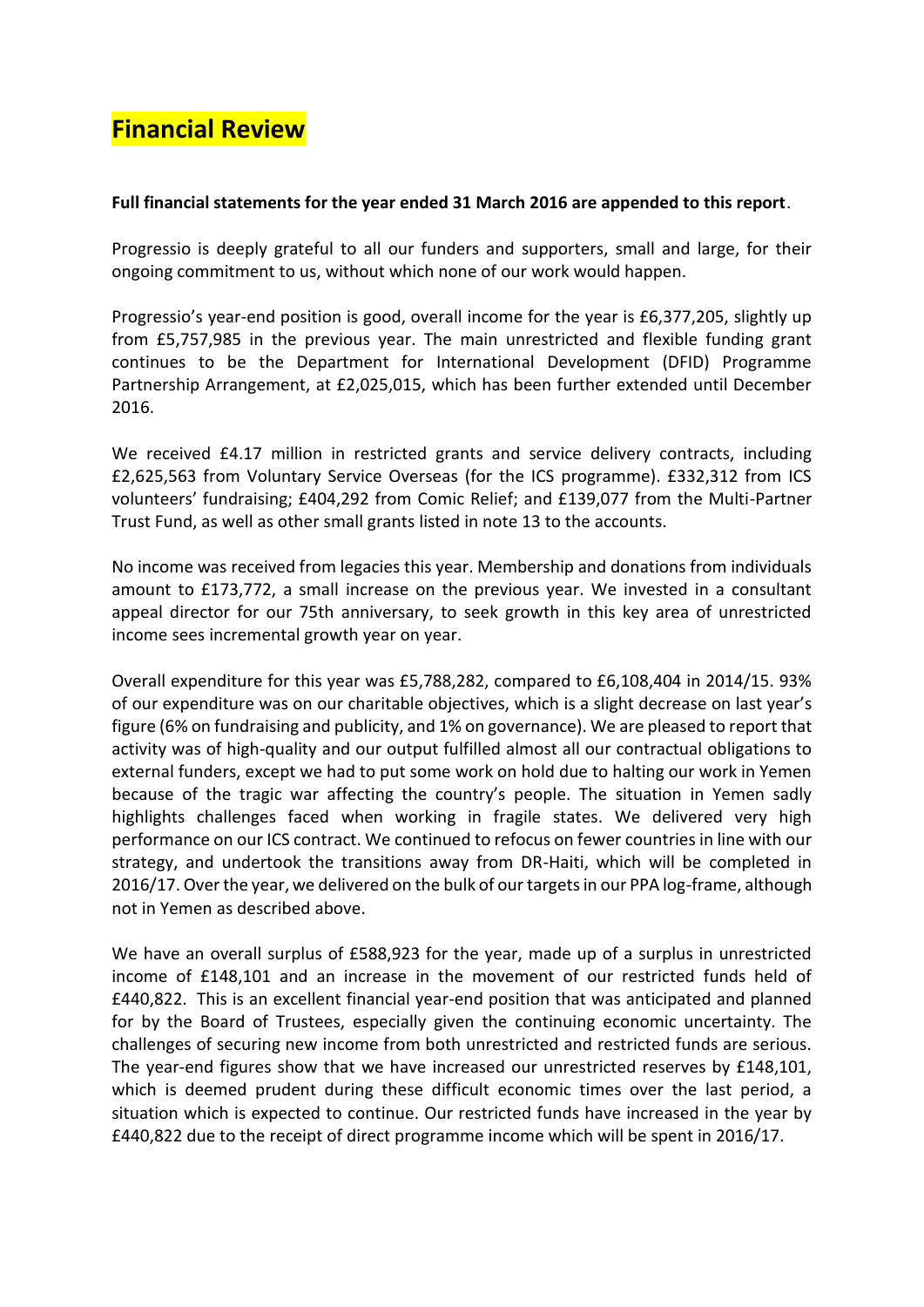## **Cash flow management**

We have had no issues during the year and we continue to monitor this area carefully to ensure appropriate action is taken early if any issues arise. We closely review our incoming and outgoing funds on a monthly basis to ensure that any unforeseen circumstances are handled swiftly.

## **The donor profile, fundraising and business development**

The diversification of Progressio's income sources is pivotal to our organisational strategy moving forward. We are seeking to develop fundraising from the public to engage more people. We have implemented new financial guidelines with a view to greater cost recovery to maximise each specific project towards a full cost recovery model. We are working closely with donors, other international NGOs and local partners to take a thorough examination of our own cost-recovery mechanisms and are seeking to improve this further in the year ahead as the funding climate continues to be very challenging. We have developed our work on new income sources through exploring major donor potential in the 75<sup>th</sup> Anniversary Appeal. But we have not had the success we need for 2017 and are also finding it increasingly difficult to secure restricted project grants.

## **Reserves policy**

The trustees have examined the charity's requirements for reserves in the light of the main risks to the organisation, and have established a policy whereby the current target for unrestricted funds not committed or invested in tangible fixed assets held by the charity should be a minimum of four months of expenditure.

Progressio strives to balance the priorities of enabling the organisation to grow and maintaining a necessary level of reserve in order to fulfil contractual obligations. The trustees are pleased with the level of unrestricted reserves taking into account the continuing challenges of the current economic climate. The level of reserves is reviewed by the Board on an annual basis taking into account risks, liabilities and contractual requirements.

## **Risk management**

An annual risk appraisal is submitted to the Board and the register of risks is reviewed and updated each year. Risk analysis is central to management decision making. Risk assessments are part of the ongoing project cycle and the Leadership Team regularly reviews risk at its meetings. The Board is confident that, where necessary, procedures are put in place to mitigate the risks that Progressio might face.

There is a regular programme of internal and external audits that identify risks, assess systems and ensure checks and balances are in place and in the year we have no reported instances of any issues in this area.

## **Investment policy**

Clear calculations have been made on the organisation's contractual liabilities and the reserves level covers these with only a small amount of excess allowing maximum expenditure on charitable activities. Therefore, the priority for the trustees is to invest the reserves in a low risk context. In the light of the banking crisis, the trustees and Finance Director are only too aware of the importance of maintaining a low level of risk rather than seeking high financial gain. Progressio therefore looks to invest our funds in short-term secure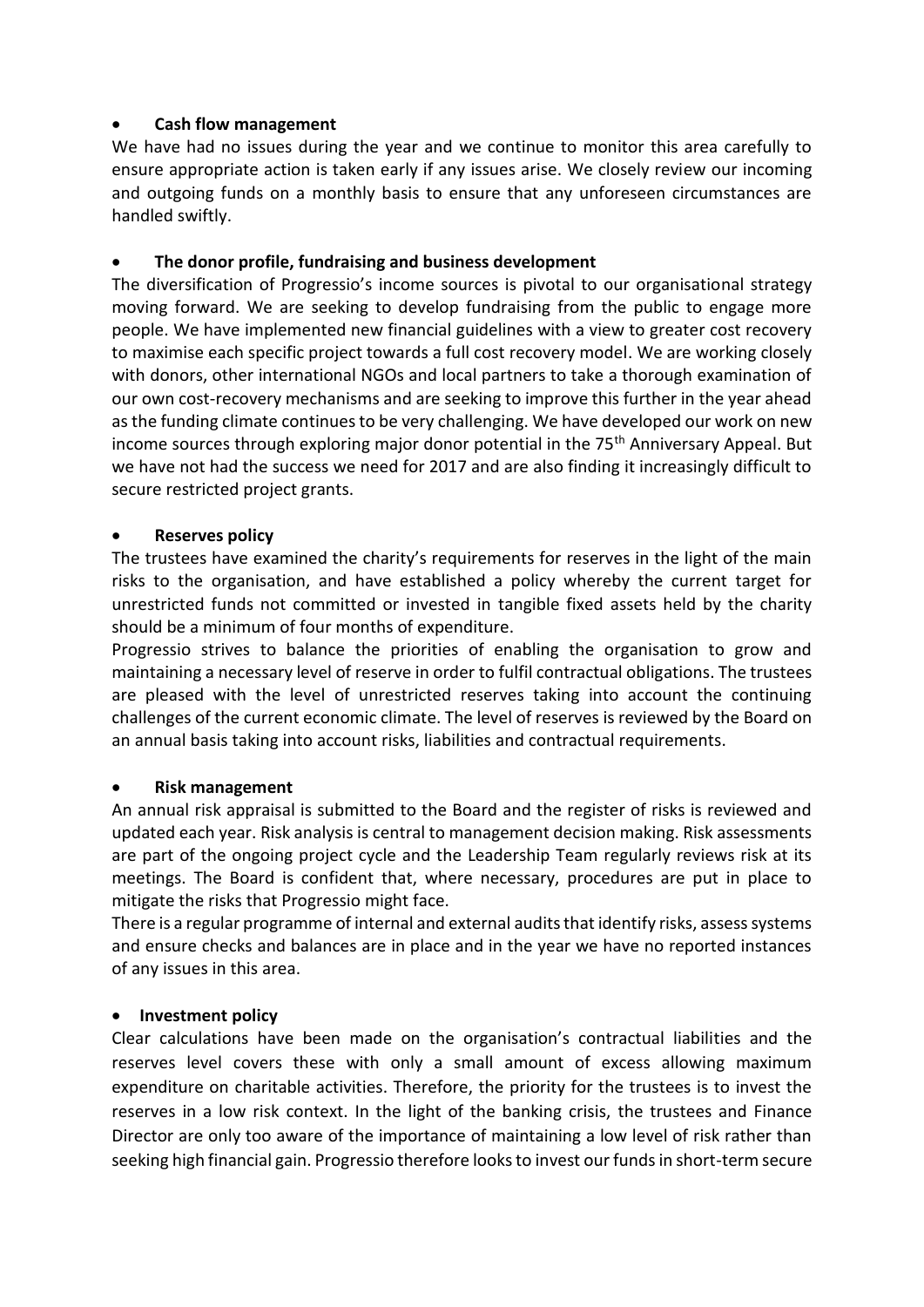deposits of up to six months with availability of instant access where deemed appropriate. Progressio also has small balances in both US Dollars and Euros to cover forecast expenditure from restricted external donor funding. The trustees have agreed that the key areas of our low risk Investment Policy have been met during the last year and have agreed no changes in the coming year ahead.

## **Structure and governance**

Progressio is a medium-sized organisation with (at 31 March 2016) 70 employees, 24 full-time equivalent staff in London and 46 in our country offices. It should be noted that this number includes security staff in certain countries, who are essential for risk management.

## **Staff and management**

Staff report to the Board of Trustees. A Leadership Team leads the staff. The team reports to the Board quarterly and works closely with relevant subcommittees.

The Chair of the Board line manages the Chief Executive and provides support, guidance and performance review. The Director of Finance and Administration works closely with the Treasurer and the Finance and Audit Committee.

The Leadership Team is made up of the Chief Executive, Director of International Programmes, Director of Finance and Administration, and Head of Policy.

Progressio is committed to close and respectful working relationships with partners overseas and with beneficiaries. The country offices have advisory reference groups that include representatives of local organisations and communities.

## **Board of Trustees**

The Board of Trustees has the main governance role in Progressio. The constitution requires between eight and 14 trustees.

## **Recruitment and Trustees**

Trustees can serve up to a maximum of seven years (12 years if taking on an officer's role) and they are elected or re-elected by the membership at the AGM periodically.

Trustees are nominated to the membership at the AGM by the Board, but trusteeship is open to anyone, in line with a written policy on trustee recruitment. The Chair and any two other Board members must be 'of the Catholic faith'.

The Finance and Audit Committee is responsible for overseeing the financial security of Progressio, including fundraising. The Officers Committee is responsible for handling any issues of concern to the Board between Board meetings.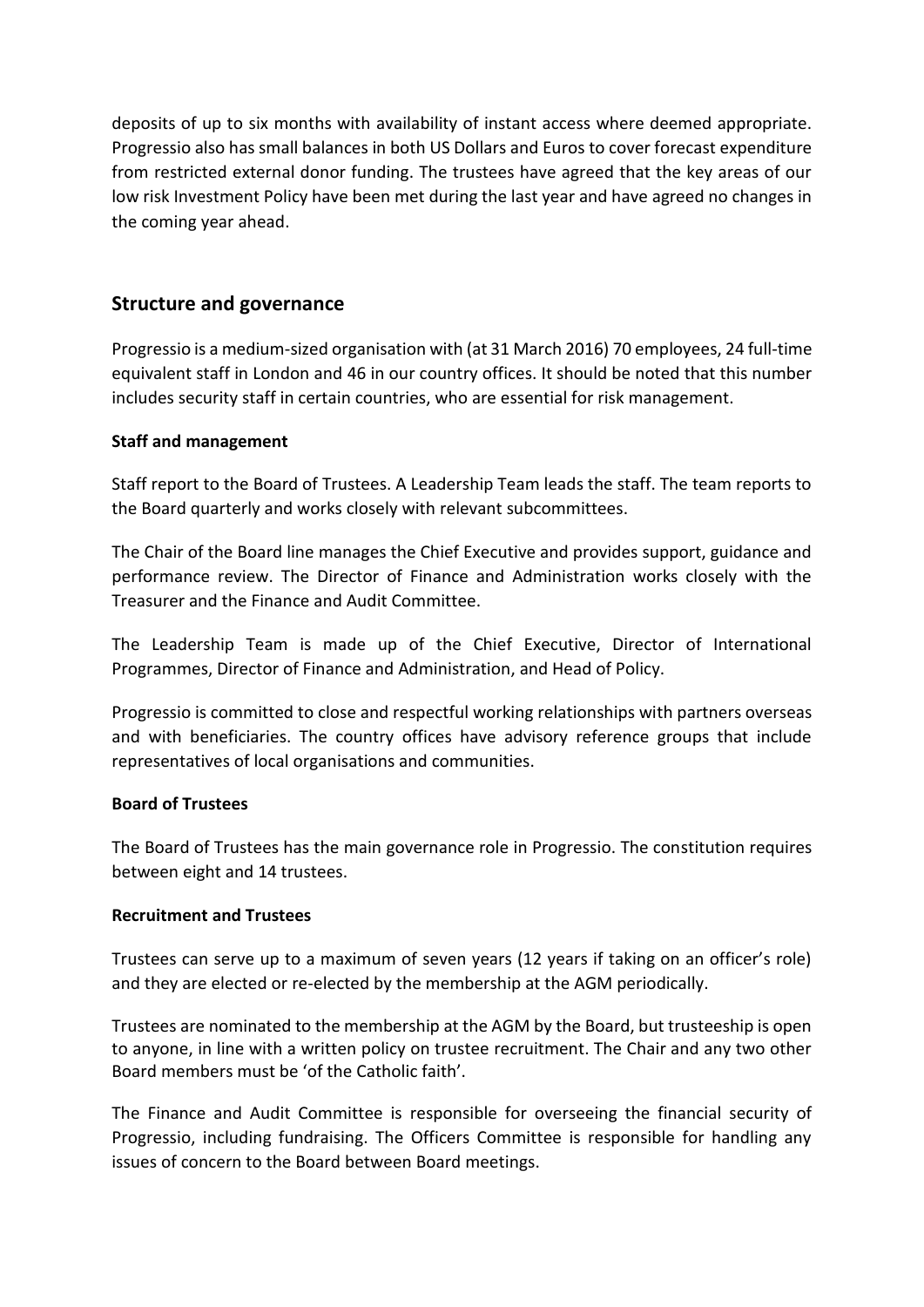## **Board meetings**

The Board usually holds four meetings a year, and a joint Away Day for the Board and the Leadership Team is held annually.

## **Membership**

Another vital part of our governance, and essential to our achievements, is the wider of supporters and members. There are around 2,500 supporters who are active in supporting our work and campaigns. Some 400 of these are legal members of the Company who have a key decision-making role at the AGM, responsible for the governance measures of electing the trustees, ratifying the Chair, approving the annual report and accounts, appointing the auditors, and other matters.